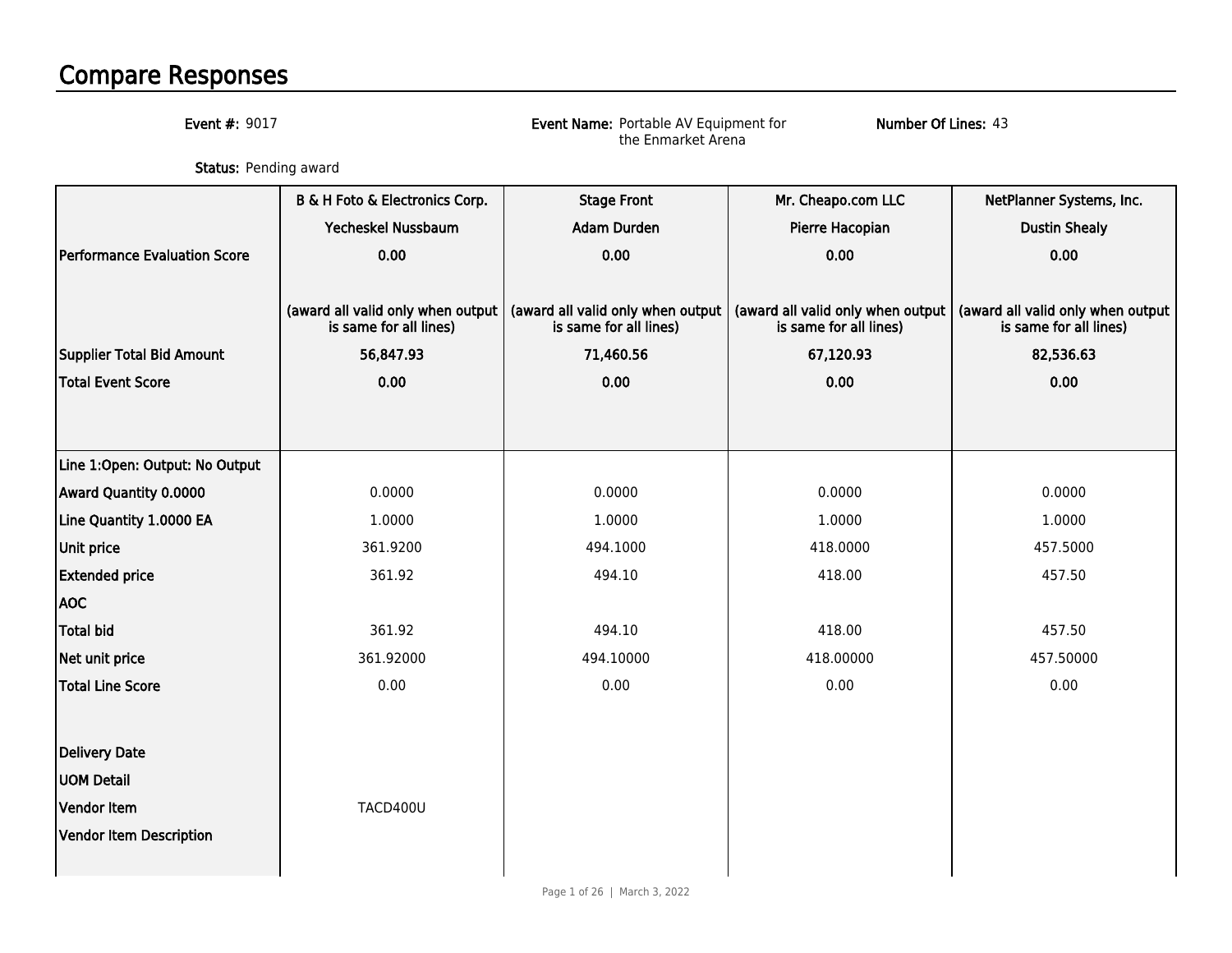| Line 2:Open: Output: No Output    |             |             |             |
|-----------------------------------|-------------|-------------|-------------|
|                                   |             |             |             |
| 0.0000<br>Award Quantity 0.0000   | 0.0000      | 0.0000      | 0.0000      |
| Line Quantity 2.0000 EA<br>2.0000 | 2.0000      | 2.0000      | 2.0000      |
| Unit price<br>1,999.9900          | 2,046.5400  | 1,798.0000  | 2,498.7500  |
| <b>Extended price</b><br>3,999.98 | 4,093.08    | 3,596.00    | 4,997.50    |
| <b>AOC</b>                        |             |             |             |
| <b>Total bid</b><br>3,999.98      | 4,093.08    | 3,596.00    | 4,997.50    |
| Net unit price<br>1,999.99000     | 2,046.54000 | 1,798.00000 | 2,498.75000 |
| <b>Total Line Score</b><br>0.00   | 0.00        | 0.00        | 0.00        |
|                                   |             |             |             |
| <b>Delivery Date</b>              |             |             |             |
| <b>UOM Detail</b>                 |             |             |             |
| Vendor Item<br>ALAHQU16C          |             |             |             |
| Vendor Item Description           |             |             |             |
|                                   |             |             |             |
|                                   |             |             |             |
| Line 3:Open: Output: No Output    |             |             |             |
| Award Quantity 0.0000<br>0.0000   | 0.0000      | 0.0000      | 0.0000      |
| Line Quantity 2.0000 EA<br>2.0000 | 2.0000      | 2.0000      | 2.0000      |
| Unit price<br>397.4900            | 505.2500    | 422.1100    | 661.2500    |
| <b>Extended price</b><br>794.98   | 1,010.50    | 844.22      | 1,322.50    |
| <b>AOC</b>                        |             |             |             |
| Total bid<br>794.98               | 1,010.50    | 844.22      | 1,322.50    |
| Net unit price<br>397.49000       | 505.25000   | 422.11000   | 661.25000   |
| 0.00<br><b>Total Line Score</b>   | 0.00        | 0.00        | 0.00        |
|                                   |             |             |             |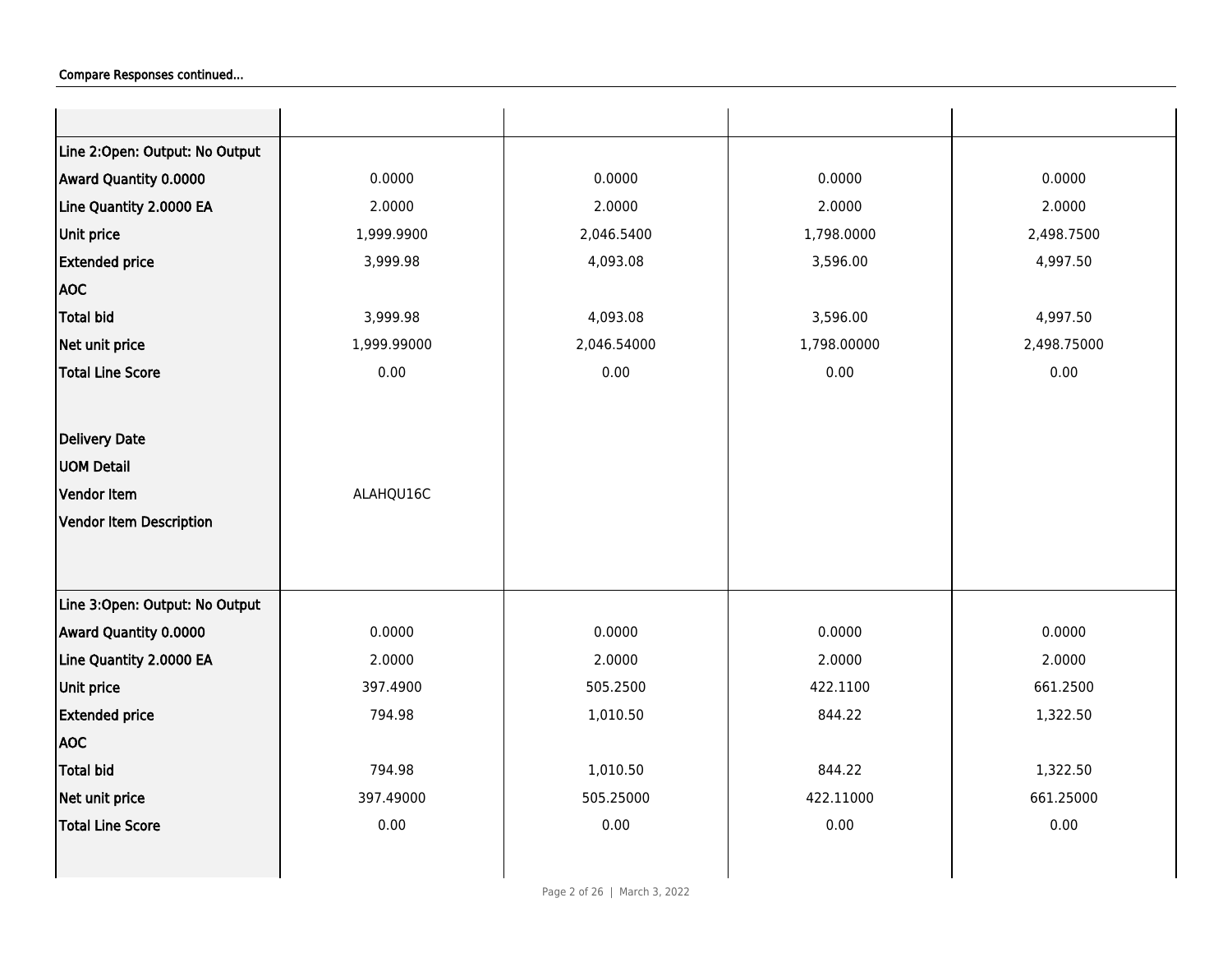| Delivery Date<br><b>UOM Detail</b><br>Vendor Item<br>Vendor Item Description | GAGTOURQU16 |             |             |             |
|------------------------------------------------------------------------------|-------------|-------------|-------------|-------------|
| Line 4:Open: Output: No Output                                               |             |             |             |             |
| Award Quantity 0.0000                                                        | 0.0000      | 0.0000      | 0.0000      | 0.0000      |
| Line Quantity 2.0000 EA                                                      | 2.0000      | 2.0000      | 2.0000      | 2.0000      |
| <b>Unit price</b>                                                            | 1,017.1000  | 1,312.3900  | 1,211.0000  | 1,623.7500  |
| <b>Extended price</b>                                                        | 2,034.20    | 2,624.78    | 2,422.00    | 3,247.50    |
| <b>AOC</b>                                                                   |             |             |             |             |
| <b>Total bid</b>                                                             | 2,034.20    | 2,624.78    | 2,422.00    | 3,247.50    |
| Net unit price                                                               | 1,017.10000 | 1,312.39000 | 1,211.00000 | 1,623.75000 |
| <b>Total Line Score</b>                                                      | 0.00        | 0.00        | 0.00        | 0.00        |
| Delivery Date                                                                |             |             |             |             |
| <b>UOM Detail</b>                                                            |             |             |             |             |
| Vendor Item                                                                  | ALAHAB168   |             |             |             |
| Vendor Item Description                                                      |             |             |             |             |
|                                                                              |             |             |             |             |
| Line 5:Open: Output: No Output                                               |             |             |             |             |
| Award Quantity 0.0000                                                        | 0.0000      | 0.0000      | 0.0000      | 0.0000      |
| Line Quantity 2.0000 EA                                                      | 2.0000      | 2.0000      | 2.0000      | 2.0000      |
| <b>Unit price</b>                                                            | 187.4900    | 232.4000    | 208.0000    | 311.2500    |
| <b>Extended price</b>                                                        | 374.98      | 464.80      | 416.00      | 622.50      |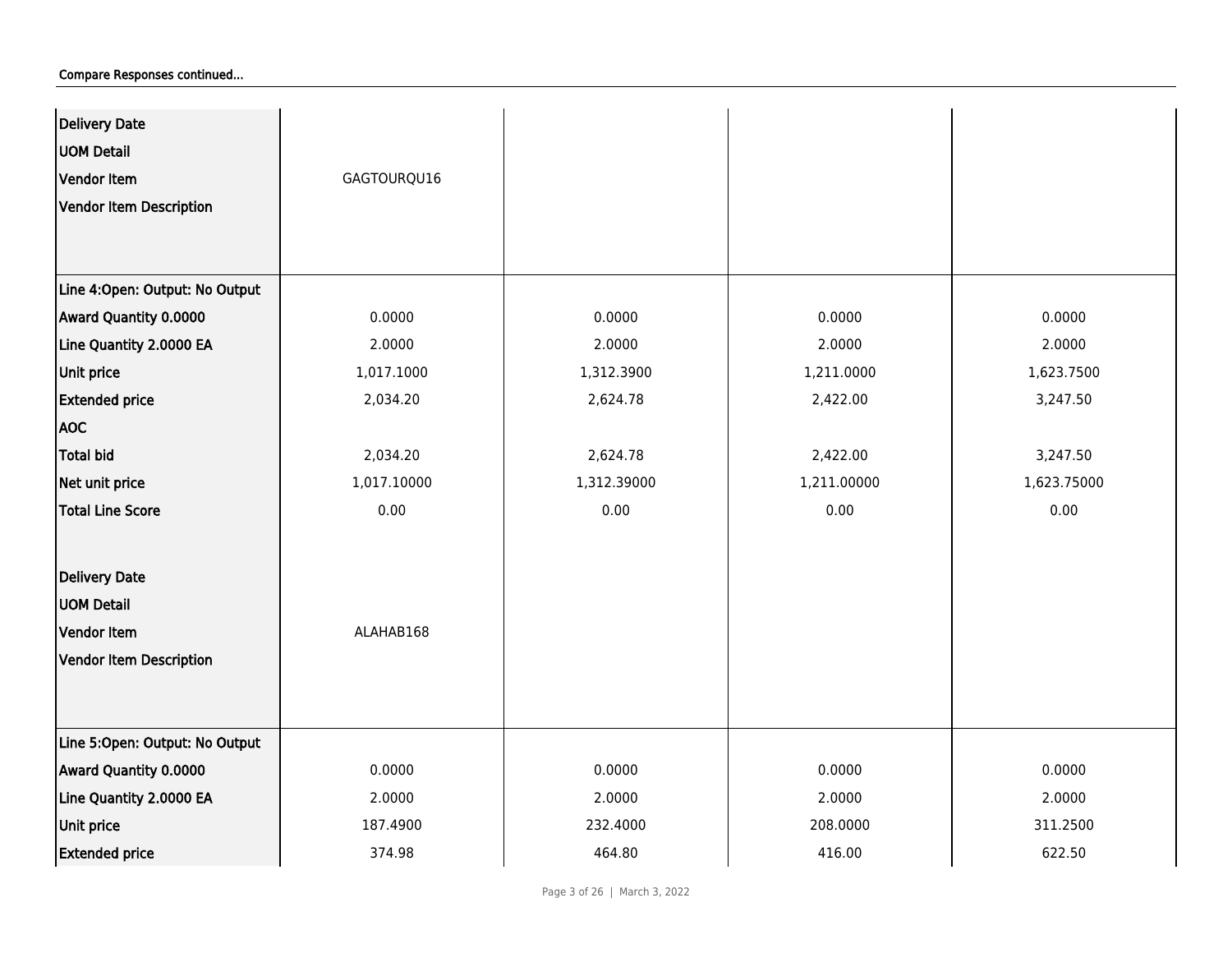| <b>AOC</b>                     |           |           |           |           |
|--------------------------------|-----------|-----------|-----------|-----------|
| <b>Total bid</b>               | 374.98    | 464.80    | 416.00    | 622.50    |
| Net unit price                 | 187.49000 | 232.40000 | 208.00000 | 311.25000 |
| Total Line Score               | 0.00      | 0.00      | 0.00      | 0.00      |
|                                |           |           |           |           |
| <b>Delivery Date</b>           |           |           |           |           |
| <b>UOM Detail</b>              |           |           |           |           |
| Vendor Item                    | GAGR6S    |           |           |           |
| Vendor Item Description        |           |           |           |           |
|                                |           |           |           |           |
|                                |           |           |           |           |
| Line 6:Open: Output: No Output |           |           |           |           |
| Award Quantity 0.0000          | 0.0000    | 0.0000    | 0.0000    | 0.0000    |
| Line Quantity 2.0000 EA        | 0.0000    | 2.0000    | 2.0000    | 2.0000    |
| Unit price                     | 0.0000    | 576.8300  | 588.0000  | 792.2100  |
| <b>Extended price</b>          | 0.00      | 1,153.66  | 1,176.00  | 1,584.42  |
| <b>AOC</b>                     |           |           |           |           |
| Total bid                      | 0.00      | 1,153.66  | 1,176.00  | 1,584.42  |
| Net unit price                 | 0.00000   | 576.83000 | 588.00000 | 792.21000 |
| <b>Total Line Score</b>        | 0.00      | 0.00      | 0.00      | 0.00      |
|                                |           |           |           |           |
| <b>Delivery Date</b>           |           |           |           |           |
| <b>UOM Detail</b>              |           |           |           |           |
| Vendor Item                    |           |           |           |           |
| Vendor Item Description        |           |           |           |           |
|                                |           |           |           |           |
|                                |           |           |           |           |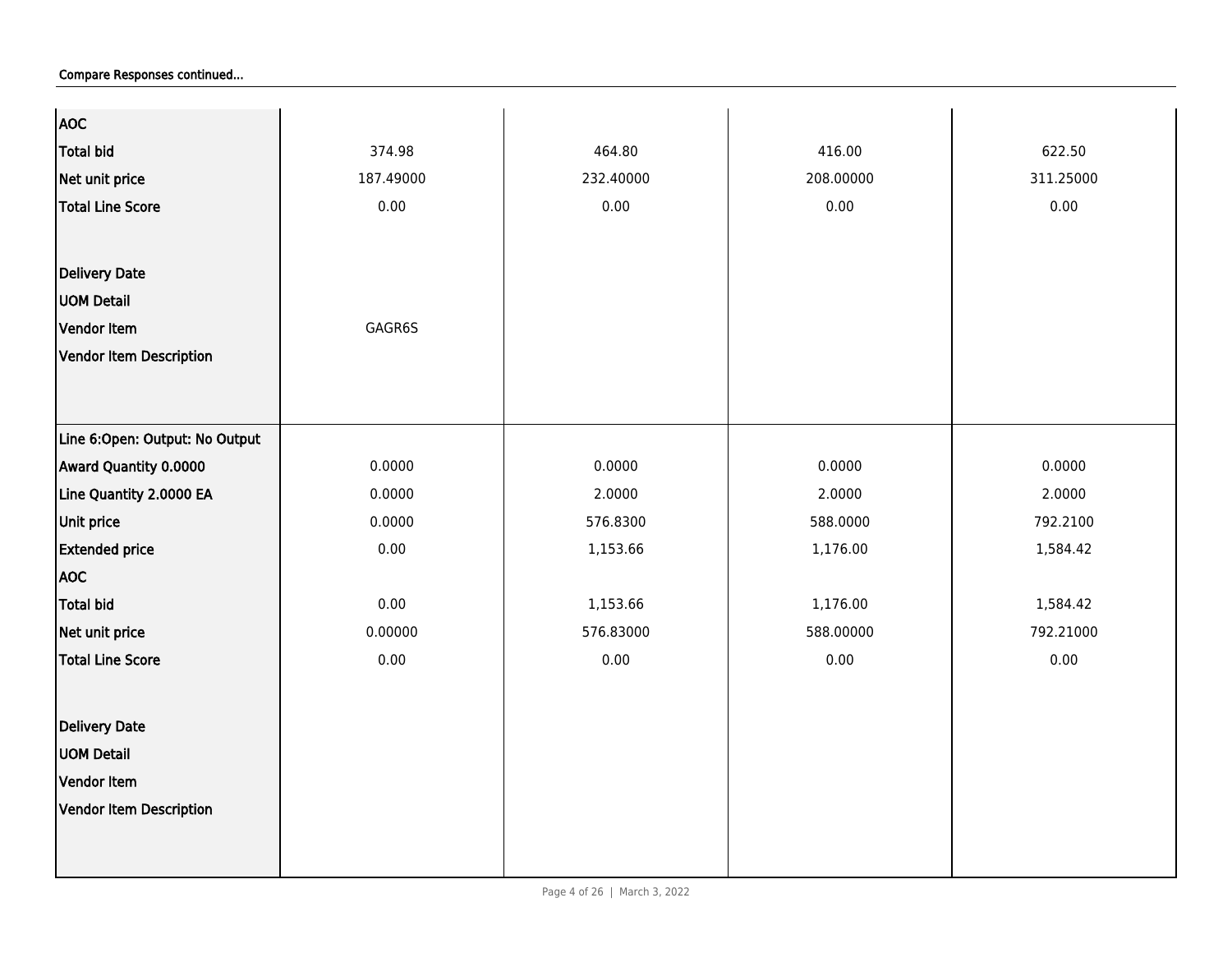| Line 7:Open: Output: No Output |           |           |           |           |
|--------------------------------|-----------|-----------|-----------|-----------|
| Award Quantity 0.0000          | 0.0000    | 0.0000    | 0.0000    | 0.0000    |
| Line Quantity 2.0000 EA        | 2.0000    | 2.0000    | 2.0000    | 2.0000    |
| Unit price                     | 225.7200  | 293.1900  | 288.0000  | 363.7500  |
| <b>Extended price</b>          | 451.44    | 586.38    | 576.00    | 727.50    |
| <b>AOC</b>                     |           |           |           |           |
| <b>Total bid</b>               | 451.44    | 586.38    | 576.00    | 727.50    |
| Net unit price                 | 225.72000 | 293.19000 | 288.00000 | 363.75000 |
| <b>Total Line Score</b>        | 0.00      | 0.00      | 0.00      | 0.00      |
|                                |           |           |           |           |
| <b>Delivery Date</b>           |           |           |           |           |
| <b>UOM Detail</b>              |           |           |           |           |
| Vendor Item                    | WHWD1     |           |           |           |
| <b>Vendor Item Description</b> |           |           |           |           |
|                                |           |           |           |           |
|                                |           |           |           |           |
| Line 8:Open: Output: No Output |           |           |           |           |
| Award Quantity 0.0000          | 0.0000    | 0.0000    | 0.0000    | 0.0000    |
| Line Quantity 15.0000 EA       | 15.0000   | 15.0000   | 15.0000   | 15.0000   |
| Unit price                     | 172.4900  | 214.3800  | 196.1100  | 134.2400  |
| <b>Extended price</b>          | 2,587.35  | 3,215.70  | 2,941.65  | 2,013.60  |
| AOC                            |           |           |           |           |
| <b>Total bid</b>               | 2,587.35  | 3,215.70  | 2,941.65  | 2,013.60  |
| Net unit price                 | 172.49000 | 214.38000 | 196.11000 | 134.24000 |
| <b>Total Line Score</b>        | 0.00      | 0.00      | 0.00      | 0.00      |
|                                |           |           |           |           |
| Delivery Date                  |           |           |           |           |
|                                |           |           |           |           |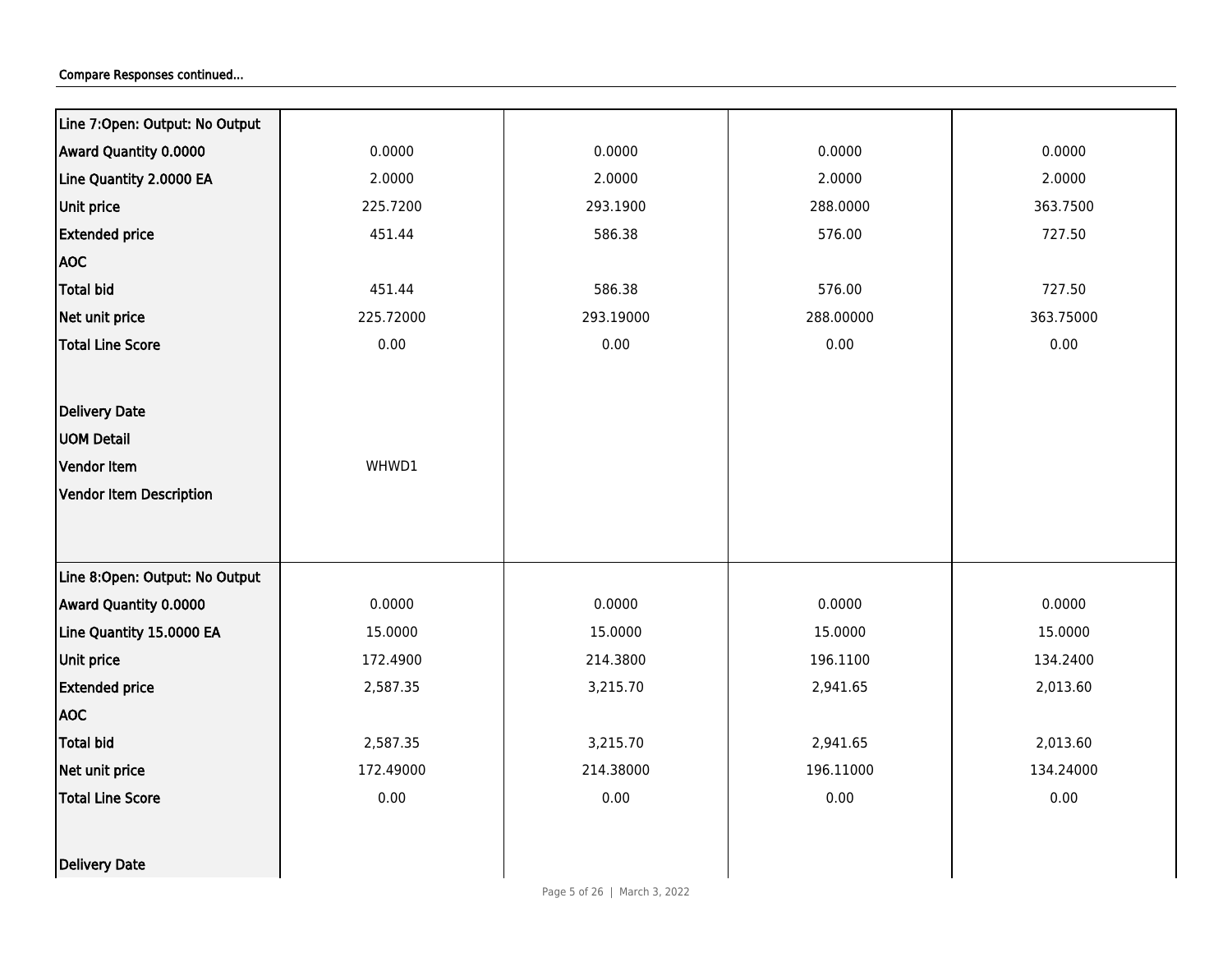| <b>UOM Detail</b><br>Vendor Item | <b>JBLSPKSTGAPR</b> |           |           |            |
|----------------------------------|---------------------|-----------|-----------|------------|
| Vendor Item Description          |                     |           |           |            |
| Line 9:Open: Output: No Output   |                     |           |           |            |
| Award Quantity 0.0000            | 0.0000              | 0.0000    | 0.0000    | 0.0000     |
| Line Quantity 20.0000 EA         | 20.0000             | 20.0000   | 20.0000   | 20.0000    |
| Unit price                       | 721.7100            | 851.4200  | 768.1500  | 831.4600   |
| <b>Extended price</b>            | 14,434.20           | 17,028.40 | 15,363.00 | 16,629.20  |
| <b>AOC</b>                       |                     |           |           |            |
| <b>Total bid</b>                 | 14,434.20           | 17,028.40 | 15,363.00 | 16,629.20  |
| Net unit price                   | 721.71000           | 851.42000 | 768.15000 | 831.46000  |
| <b>Total Line Score</b>          | 0.00                | 0.00      | 0.00      | 0.00       |
| Delivery Date                    |                     |           |           |            |
| <b>UOM Detail</b>                |                     |           |           |            |
| Vendor Item                      | JBPRX812W           |           |           |            |
| Vendor Item Description          |                     |           |           |            |
|                                  |                     |           |           |            |
| Line 10:Open: Output: No Output  |                     |           |           |            |
| Award Quantity 0.0000            | 0.0000              | 0.0000    | 0.0000    | 0.0000     |
| Line Quantity 10.0000 EA         | 10.0000             | 10.0000   | 10.0000   | 10.0000    |
| <b>Unit price</b>                | 799.9900            | 969.9900  | 922.0000  | 1,212.5000 |
| <b>Extended price</b>            | 7,999.90            | 9,699.90  | 9,220.00  | 12,125.00  |
| <b>AOC</b>                       |                     |           |           |            |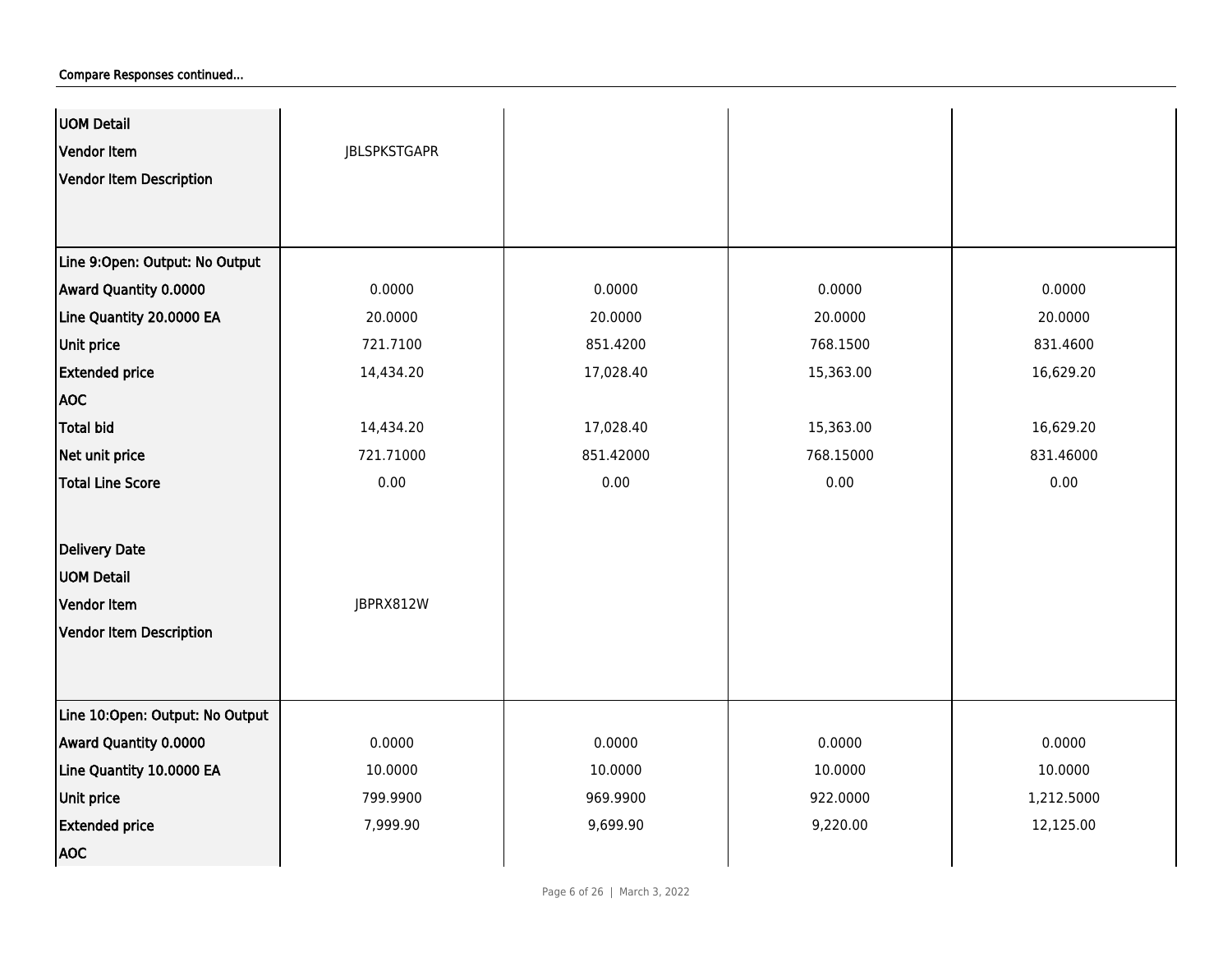| <b>Total bid</b>                | 7,999.90    | 9,699.90  | 9,220.00  | 12,125.00   |
|---------------------------------|-------------|-----------|-----------|-------------|
| Net unit price                  | 799.99000   | 969.99000 | 922.00000 | 1,212.50000 |
| <b>Total Line Score</b>         | 0.00        | 0.00      | 0.00      | 0.00        |
|                                 |             |           |           |             |
| Delivery Date                   |             |           |           |             |
| <b>UOM Detail</b>               |             |           |           |             |
| Vendor Item                     | JBFCPRX812W |           |           |             |
| <b>Vendor Item Description</b>  |             |           |           |             |
|                                 |             |           |           |             |
|                                 |             |           |           |             |
| Line 11:Open: Output: No Output |             |           |           |             |
| Award Quantity 0.0000           | 0.0000      | 0.0000    | 0.0000    | 0.0000      |
| Line Quantity 20.0000 EA        | 20.0000     | 20.0000   | 20.0000   | 20.0000     |
| Unit price                      | 93.7400     | 97.1200   | 94.2200   | 156.2400    |
| <b>Extended price</b>           | 1,874.80    | 1,942.40  | 1,884.40  | 3,124.80    |
| <b>AOC</b>                      |             |           |           |             |
| <b>Total bid</b>                | 1,874.80    | 1,942.40  | 1,884.40  | 3,124.80    |
| Net unit price                  | 93.74000    | 97.12000  | 94.22000  | 156.24000   |
| <b>Total Line Score</b>         | 0.00        | 0.00      | 0.00      | 0.00        |
|                                 |             |           |           |             |
| Delivery Date                   |             |           |           |             |
| <b>UOM Detail</b>               |             |           |           |             |
| Vendor Item                     | ATMS20E     |           |           |             |
| Vendor Item Description         |             |           |           |             |
|                                 |             |           |           |             |
|                                 |             |           |           |             |
| Line 12:Open: Output: No Output |             |           |           |             |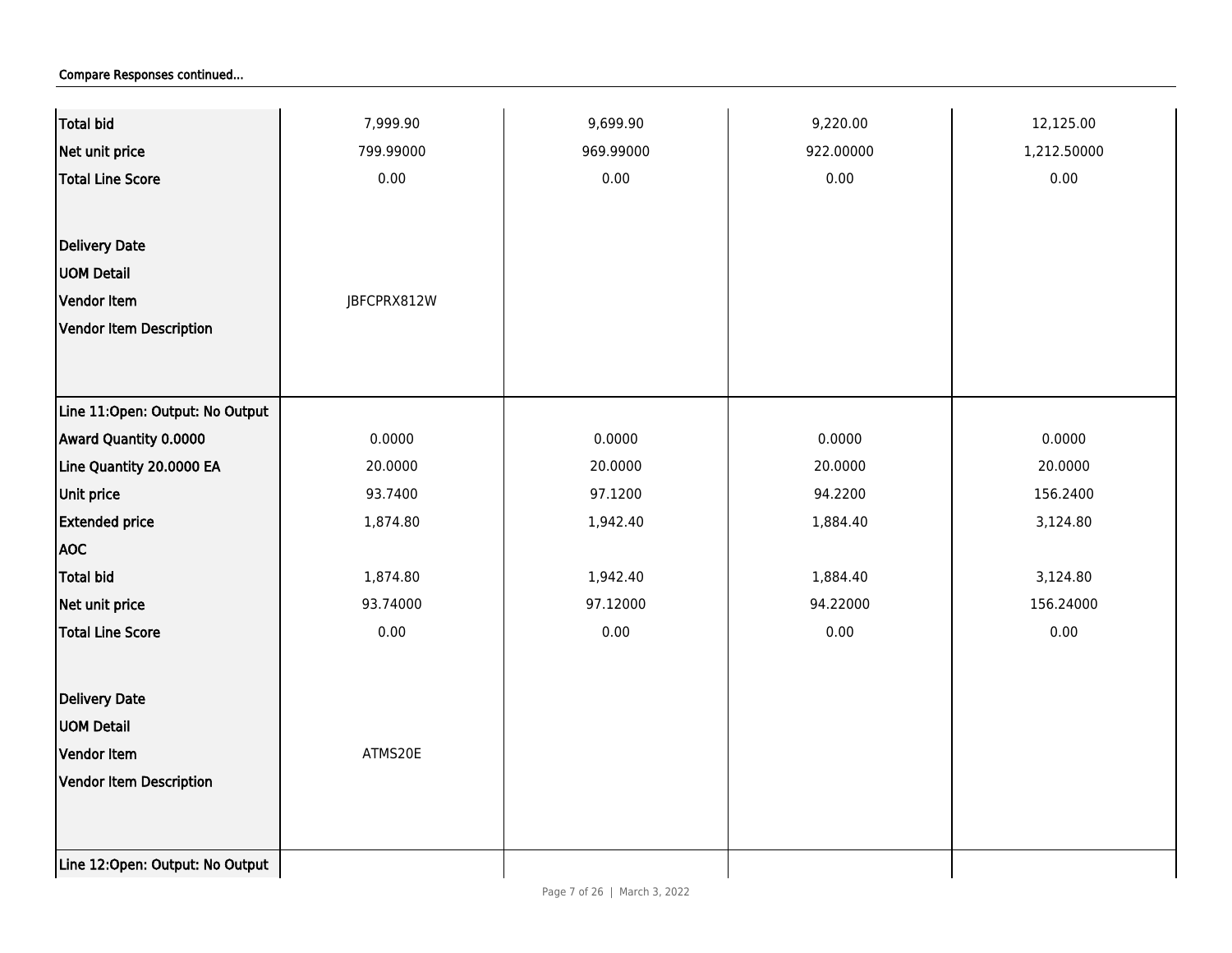| Award Quantity 0.0000           | 0.0000   | 0.0000   | 0.0000   | 0.0000   |
|---------------------------------|----------|----------|----------|----------|
| Line Quantity 20.0000 EA        | 20.0000  | 20.0000  | 20.0000  | 20.0000  |
| Unit price                      | 40.4900  | 49.9500  | 46.1100  | 67.4900  |
| <b>Extended price</b>           | 809.80   | 999.00   | 922.20   | 1,349.80 |
| <b>AOC</b>                      |          |          |          |          |
| <b>Total bid</b>                | 809.80   | 999.00   | 922.20   | 1,349.80 |
| Net unit price                  | 40.49000 | 49.95000 | 46.11000 | 67.49000 |
| <b>Total Line Score</b>         | 0.00     | 0.00     | 0.00     | 0.00     |
|                                 |          |          |          |          |
| <b>Delivery Date</b>            |          |          |          |          |
| <b>UOM Detail</b>               |          |          |          |          |
| Vendor Item                     | ATB2237  |          |          |          |
| <b>Vendor Item Description</b>  |          |          |          |          |
|                                 |          |          |          |          |
|                                 |          |          |          |          |
| Line 13:Open: Output: No Output |          |          |          |          |
| Award Quantity 0.0000           | 0.0000   | 0.0000   | 0.0000   | 0.0000   |
| Line Quantity 4.0000 EA         | 4.0000   | 4.0000   | 4.0000   | 4.0000   |
| Unit price                      | 9.7100   | 13.3800  | 8.1100   | 16.1900  |
| <b>Extended price</b>           | 38.84    | 53.52    | 32.44    | 64.76    |
| <b>AOC</b>                      |          |          |          |          |
| <b>Total bid</b>                | 38.84    | 53.52    | 32.44    | 64.76    |
| Net unit price                  | 9.71000  | 13.38000 | 8.11000  | 16.19000 |
| <b>Total Line Score</b>         | 0.00     | 0.00     | 0.00     | 0.00     |
|                                 |          |          |          |          |
| <b>Delivery Date</b>            |          |          |          |          |
| <b>UOM Detail</b>               |          |          |          |          |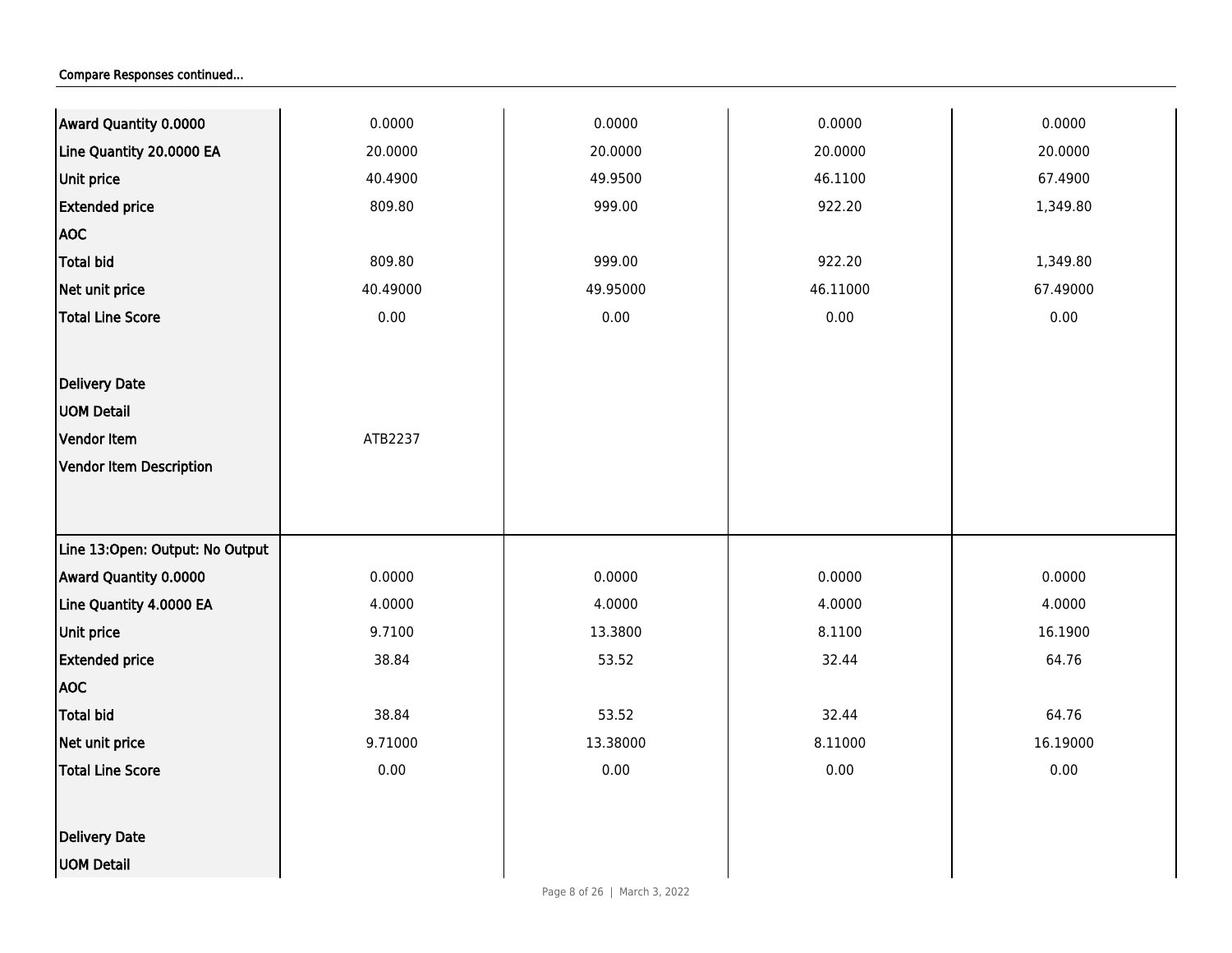| Vendor Item                      | ONMY330  |          |          |          |
|----------------------------------|----------|----------|----------|----------|
| Vendor Item Description          |          |          |          |          |
|                                  |          |          |          |          |
|                                  |          |          |          |          |
| Line 14: Open: Output: No Output |          |          |          |          |
| Award Quantity 0.0000            | 0.0000   | 0.0000   | 0.0000   | 0.0000   |
| Line Quantity 20.0000 EA         | 20.0000  | 20.0000  | 20.0000  | 20.0000  |
| Unit price                       | 5.2100   | 6.0800   | 52.6700  | 55.4300  |
| <b>Extended price</b>            | 104.20   | 121.60   | 1,053.40 | 1,108.60 |
| <b>AOC</b>                       |          |          |          |          |
| Total bid                        | 104.20   | 121.60   | 1,053.40 | 1,108.60 |
| Net unit price                   | 5.21000  | 6.08000  | 52.67000 | 55.43000 |
| <b>Total Line Score</b>          | 0.00     | 0.00     | 0.00     | 0.00     |
|                                  |          |          |          |          |
| Delivery Date                    |          |          |          |          |
| <b>UOM Detail</b>                |          |          |          |          |
| Vendor Item                      | SHA25DM  |          |          |          |
| Vendor Item Description          |          |          |          |          |
|                                  |          |          |          |          |
|                                  |          |          |          |          |
| Line 15:Open: Output: No Output  |          |          |          |          |
| Award Quantity 0.0000            | 0.0000   | 0.0000   | 0.0000   | 0.0000   |
| Line Quantity 15.0000 EA         | 15.0000  | 15.0000  | 15.0000  | 15.0000  |
| Unit price                       | 137.8000 | 163.2000 | 152.0000 | 175.9800 |
| <b>Extended price</b>            | 2,067.00 | 2,448.00 | 2,280.00 | 2,639.70 |
| <b>AOC</b>                       |          |          |          |          |
| <b>Total bid</b>                 | 2,067.00 | 2,448.00 | 2,280.00 | 2,639.70 |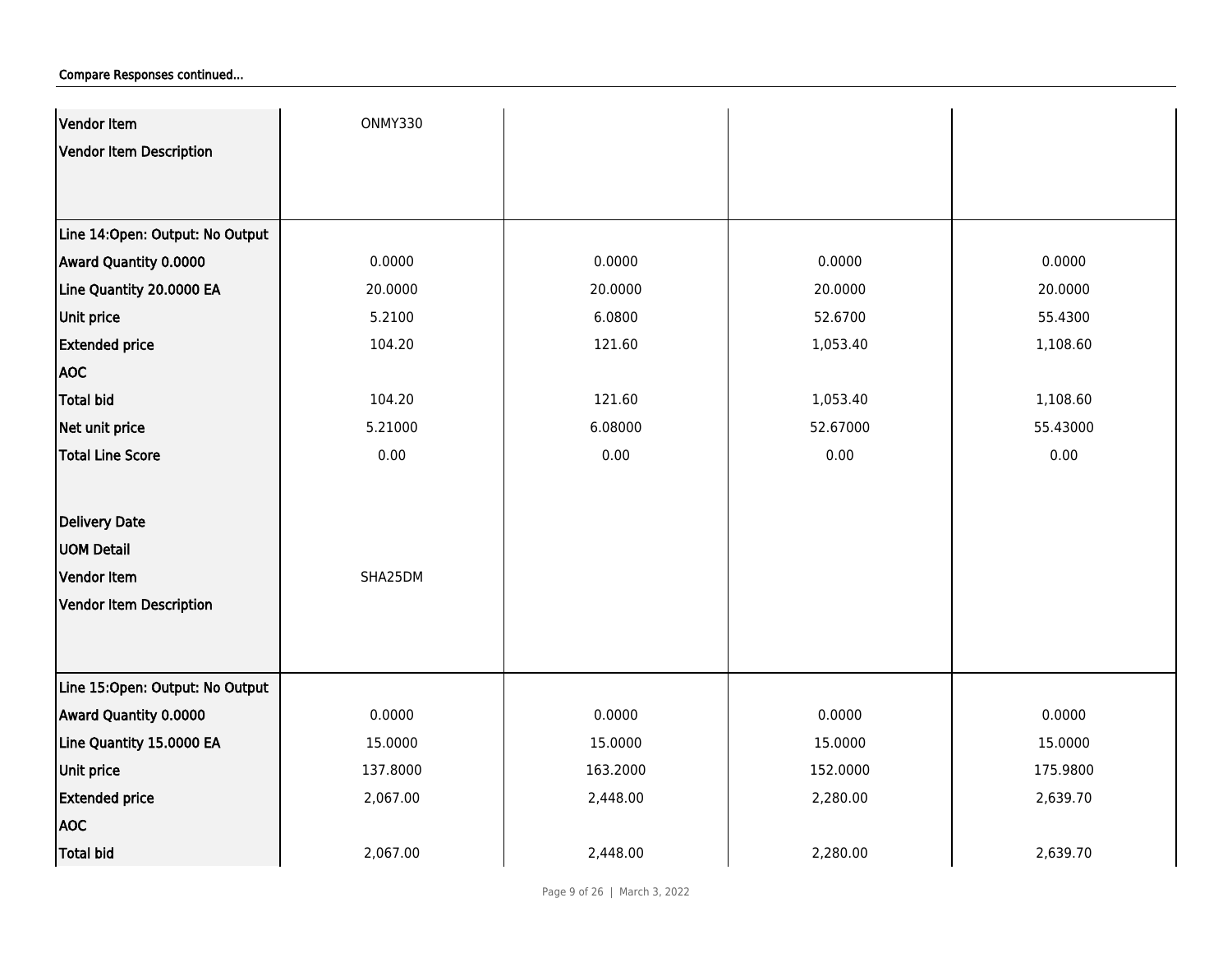| Net unit price                  | 137.80000 | 163.20000 | 152.00000 | 175.98000 |
|---------------------------------|-----------|-----------|-----------|-----------|
| <b>Total Line Score</b>         | 0.00      | 0.00      | 0.00      | 0.00      |
|                                 |           |           |           |           |
| <b>Delivery Date</b>            |           |           |           |           |
| <b>UOM Detail</b>               |           |           |           |           |
| Vendor Item                     | SHBETA58A |           |           |           |
| Vendor Item Description         |           |           |           |           |
|                                 |           |           |           |           |
|                                 |           |           |           |           |
| Line 16:Open: Output: No Output |           |           |           |           |
| Award Quantity 0.0000           | 0.0000    | 0.0000    | 0.0000    | 0.0000    |
| Line Quantity 15.0000 EA        | 15.0000   | 15.0000   | 15.0000   | 15.0000   |
| Unit price                      | 112.8400  | 134.6400  | 131.2200  | 144.1100  |
| <b>Extended price</b>           | 1,692.60  | 2,019.60  | 1,968.30  | 2,161.65  |
| <b>AOC</b>                      |           |           |           |           |
| <b>Total bid</b>                | 1,692.60  | 2,019.60  | 1,968.30  | 2,161.65  |
| Net unit price                  | 112.84000 | 134.64000 | 131.22000 | 144.11000 |
| <b>Total Line Score</b>         | 0.00      | 0.00      | 0.00      | 0.00      |
|                                 |           |           |           |           |
| Delivery Date                   |           |           |           |           |
| <b>UOM Detail</b>               |           |           |           |           |
| Vendor Item                     | SHBETA57A |           |           |           |
| Vendor Item Description         |           |           |           |           |
|                                 |           |           |           |           |
| Line 17:Open: Output: No Output |           |           |           |           |
| Award Quantity 0.0000           | 0.0000    | 0.0000    | 0.0000    | 0.0000    |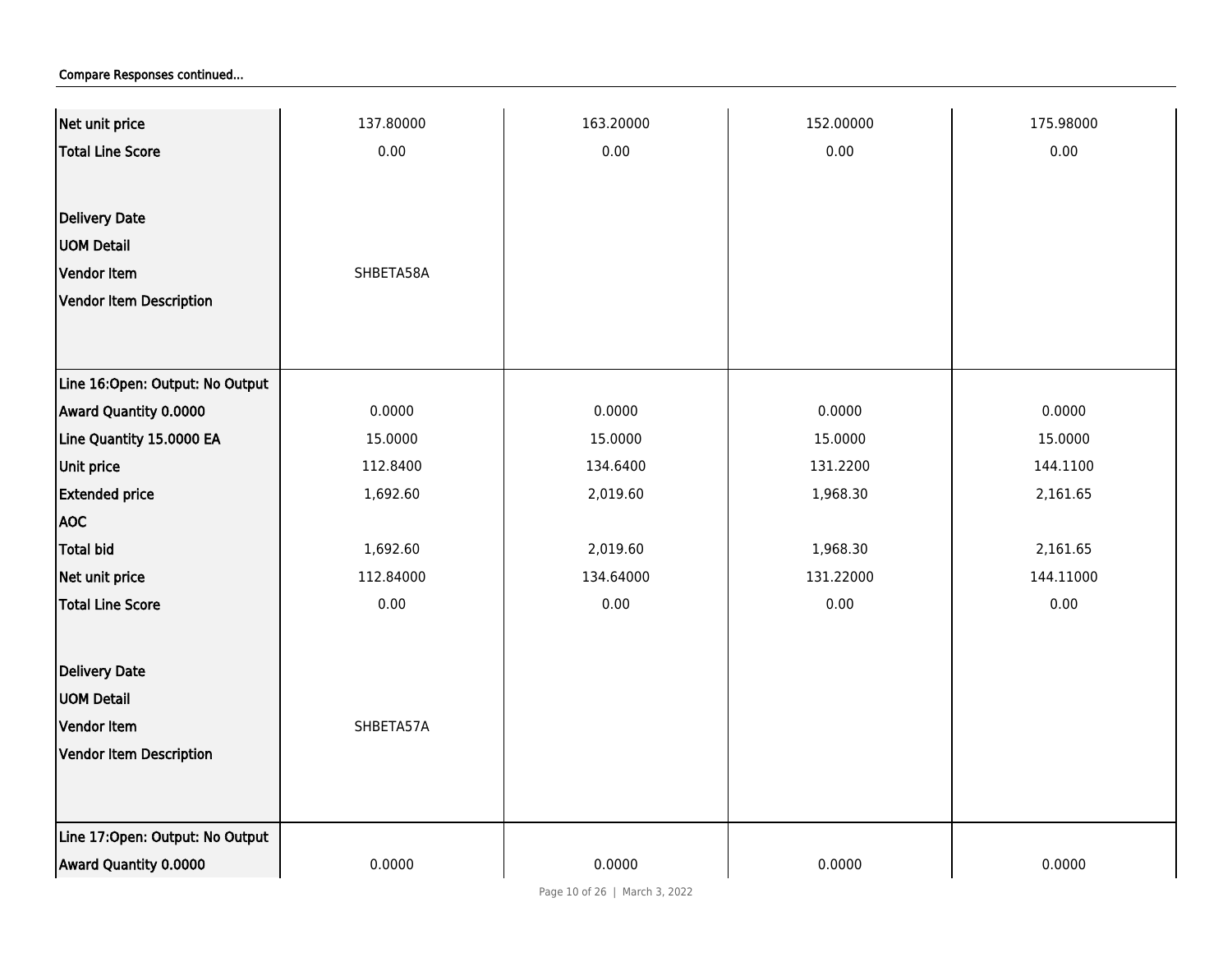| Line Quantity 20.0000 EA        | 20.0000         | 20.0000  | 20.0000  | 20.0000   |
|---------------------------------|-----------------|----------|----------|-----------|
| <b>Unit price</b>               | 78.5100         | 88.5200  | 93.6600  | 130.0000  |
| <b>Extended price</b>           | 1,570.20        | 1,770.40 | 1,873.20 | 2,600.00  |
| <b>AOC</b>                      |                 |          |          |           |
| Total bid                       | 1,570.20        | 1,770.40 | 1,873.20 | 2,600.00  |
| Net unit price                  | 78.51000        | 88.52000 | 93.66000 | 130.00000 |
| Total Line Score                | 0.00            | 0.00     | 0.00     | 0.00      |
|                                 |                 |          |          |           |
| Delivery Date                   |                 |          |          |           |
| <b>UOM Detail</b>               |                 |          |          |           |
| Vendor Item                     | <b>WHMK4100</b> |          |          |           |
| Vendor Item Description         |                 |          |          |           |
|                                 |                 |          |          |           |
|                                 |                 |          |          |           |
| Line 18:Open: Output: No Output |                 |          |          |           |
| Award Quantity 0.0000           | 0.0000          | 0.0000   | 0.0000   | 0.0000    |
| Line Quantity 20.0000 EA        | 20.0000         | 20.0000  | 20.0000  | 20.0000   |
| <b>Unit price</b>               | 48.7900         | 59.0900  | 65.1100  | 71.4500   |
| <b>Extended price</b>           | 975.80          | 1,181.80 | 1,302.20 | 1,429.00  |
| <b>AOC</b>                      |                 |          |          |           |
| Total bid                       | 975.80          | 1,181.80 | 1,302.20 | 1,429.00  |
| Net unit price                  | 48.79000        | 59.09000 | 65.11000 | 71.45000  |
| <b>Total Line Score</b>         | 0.00            | 0.00     | 0.00     | 0.00      |
|                                 |                 |          |          |           |
| Delivery Date                   |                 |          |          |           |
| <b>UOM Detail</b>               |                 |          |          |           |
| Vendor Item                     | WHMK450         |          |          |           |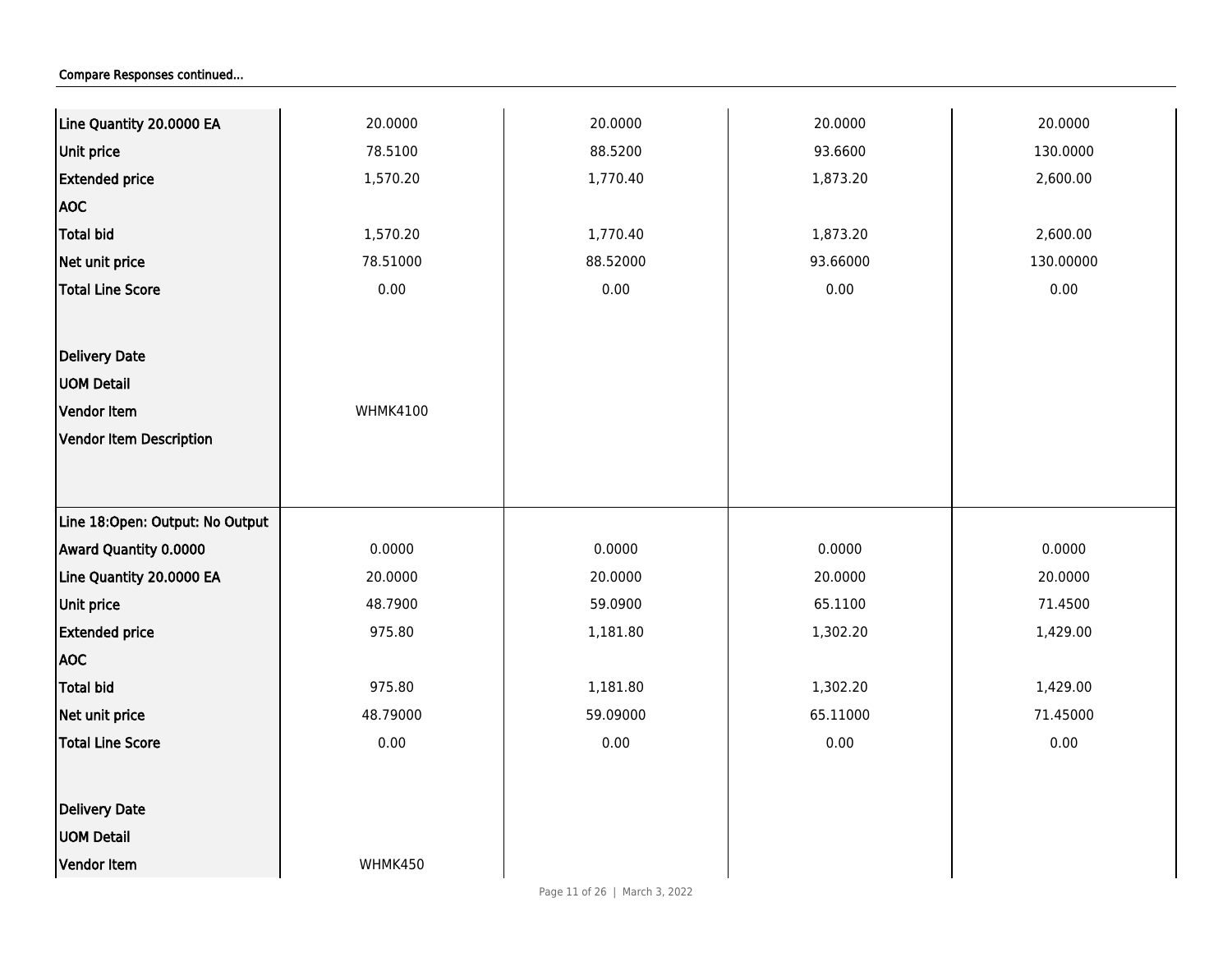| Vendor Item Description         |          |          |          |          |
|---------------------------------|----------|----------|----------|----------|
|                                 |          |          |          |          |
| Line 19:Open: Output: No Output |          |          |          |          |
| Award Quantity 0.0000           | 0.0000   | 0.0000   | 0.0000   | 0.0000   |
| Line Quantity 20.0000 EA        | 20.0000  | 20.0000  | 20.0000  | 20.0000  |
| <b>Unit price</b>               | 32.1100  | 36.4700  | 38.2100  | 44.9900  |
| <b>Extended price</b>           | 642.20   | 729.40   | 764.20   | 899.80   |
| <b>AOC</b>                      |          |          |          |          |
| <b>Total bid</b>                | 642.20   | 729.40   | 764.20   | 899.80   |
| Net unit price                  | 32.11000 | 36.47000 | 38.21000 | 44.99000 |
| Total Line Score                | 0.00     | 0.00     | 0.00     | 0.00     |
|                                 |          |          |          |          |
|                                 |          |          |          |          |
| Delivery Date                   |          |          |          |          |
| <b>UOM Detail</b>               |          |          |          |          |
| Vendor Item                     | WHMK425  |          |          |          |
| Vendor Item Description         |          |          |          |          |
|                                 |          |          |          |          |
|                                 |          |          |          |          |
| Line 20:Open: Output: No Output |          |          |          |          |
| Award Quantity 0.0000           | 0.0000   | 0.0000   | 0.0000   | 0.0000   |
| Line Quantity 20.0000 EA        | 20.0000  | 20.0000  | 20.0000  | 20.0000  |
| <b>Unit price</b>               | 29.2700  | 35.5600  | 36.8800  | 42.4900  |
| <b>Extended price</b>           | 585.40   | 711.20   | 737.60   | 849.80   |
| <b>AOC</b>                      |          |          |          |          |
| Total bid                       | 585.40   | 711.20   | 737.60   | 849.80   |
| Net unit price                  | 29.27000 | 35.56000 | 36.88000 | 42.49000 |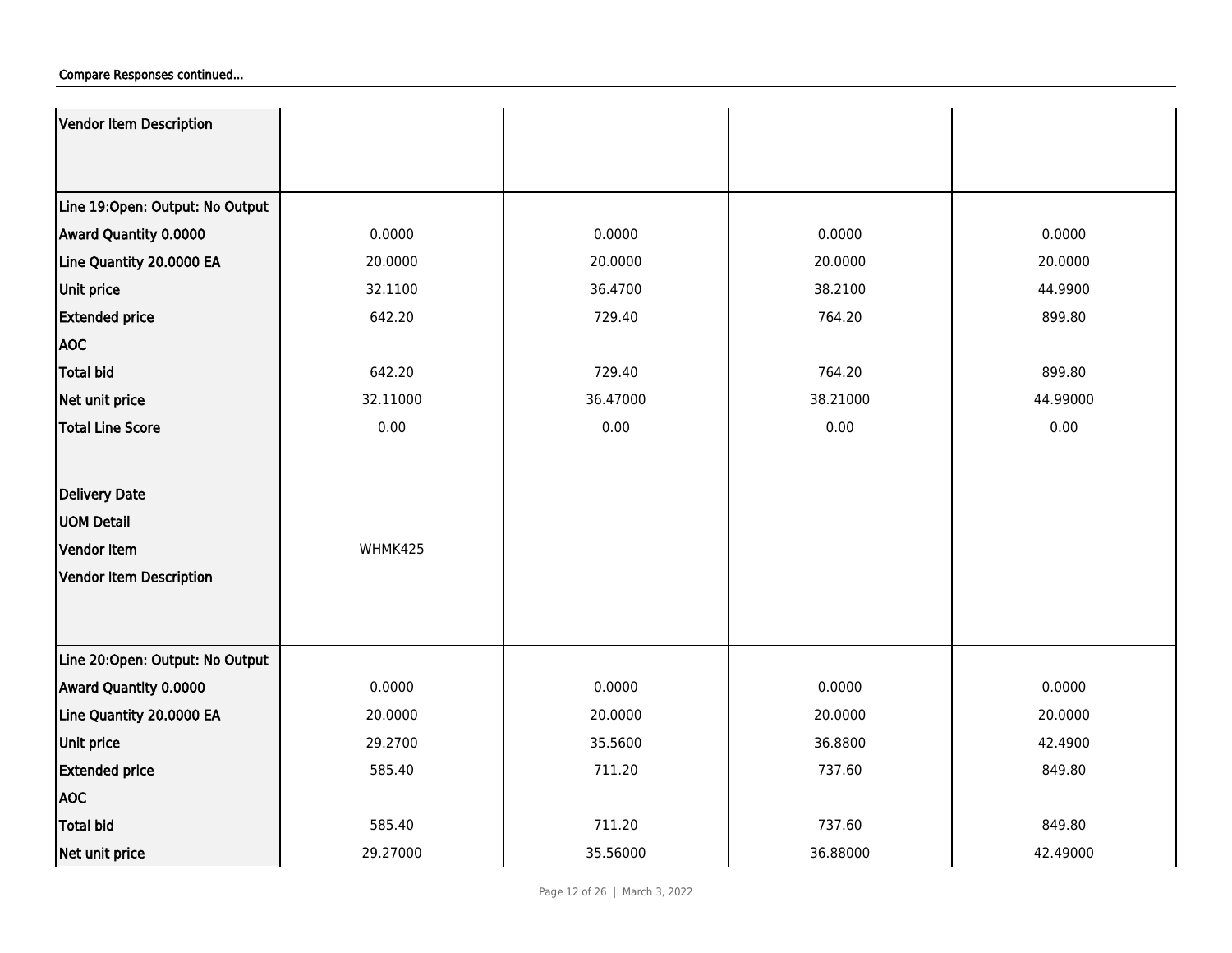| Total Line Score                | 0.00     | 0.00     | 0.00     | 0.00     |
|---------------------------------|----------|----------|----------|----------|
|                                 |          |          |          |          |
| <b>Delivery Date</b>            |          |          |          |          |
| <b>UOM Detail</b>               |          |          |          |          |
| Vendor Item                     | WHMK415  |          |          |          |
| Vendor Item Description         |          |          |          |          |
|                                 |          |          |          |          |
| Line 21:Open: Output: No Output |          |          |          |          |
| Award Quantity 0.0000           | 0.0000   | 0.0000   | 0.0000   | 0.0000   |
| Line Quantity 20.0000 EA        | 20.0000  | 20.0000  | 20.0000  | 20.0000  |
| Unit price                      | 26.5200  | 37.7600  | 34.4400  | 39.7100  |
| <b>Extended price</b>           | 530.40   | 755.20   | 688.80   | 794.20   |
| <b>AOC</b>                      |          |          |          |          |
| <b>Total bid</b>                | 530.40   | 755.20   | 688.80   | 794.20   |
| Net unit price                  | 26.52000 | 37.76000 | 34.44000 | 39.71000 |
| <b>Total Line Score</b>         | 0.00     | 0.00     | 0.00     | 0.00     |
|                                 |          |          |          |          |
| <b>Delivery Date</b>            |          |          |          |          |
| <b>UOM Detail</b>               |          |          |          |          |
| Vendor Item                     | WHMK410  |          |          |          |
| Vendor Item Description         |          |          |          |          |
|                                 |          |          |          |          |
| Line 22:Open: Output: No Output |          |          |          |          |
| Award Quantity 0.0000           | 0.0000   | 0.0000   | 0.0000   | 0.0000   |
| Line Quantity 1.0000 EA         | 1.0000   | 1.0000   | 1.0000   | 1.0000   |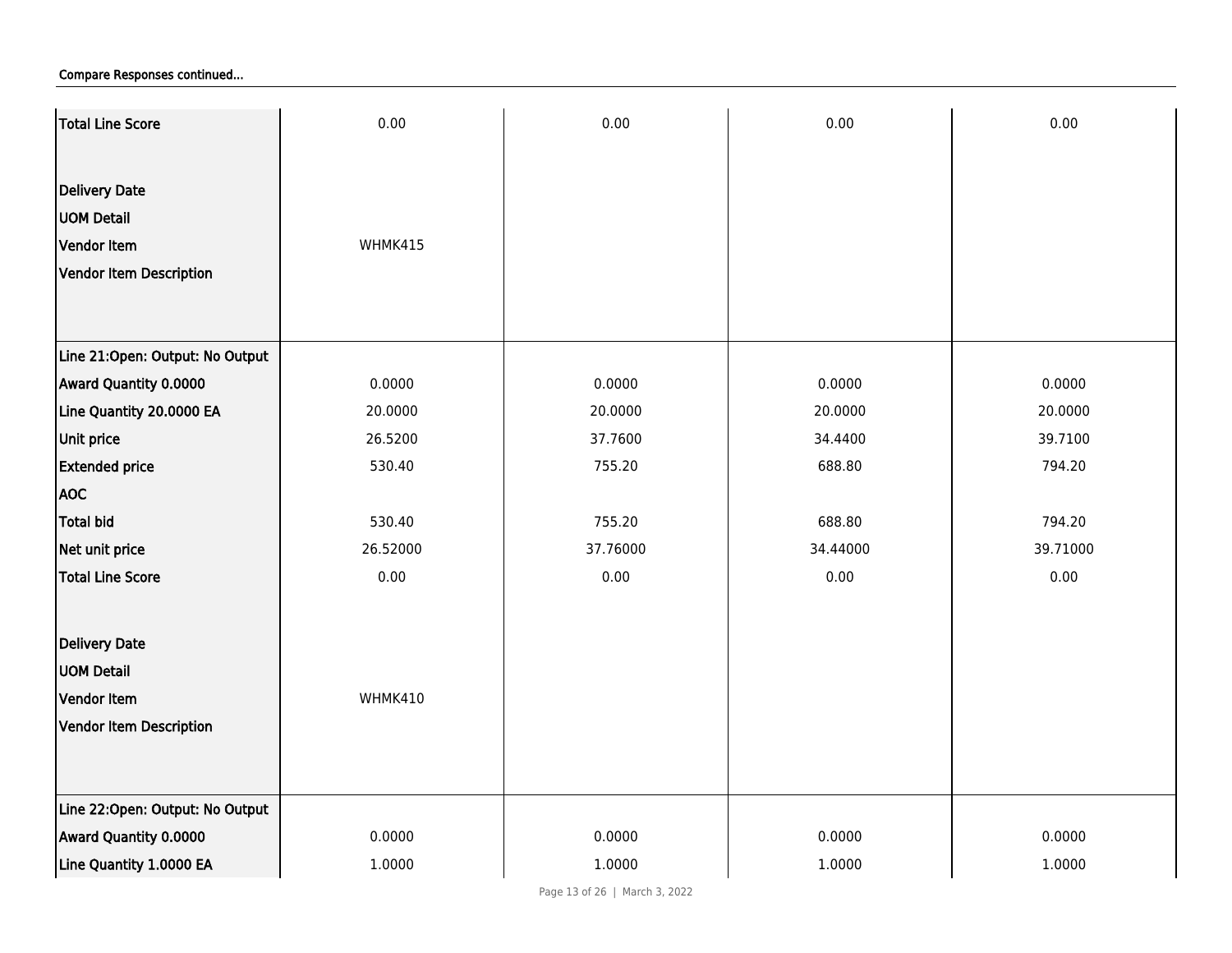| Unit price                      | 60.7500       | 77.7000  | 77.2500  | 101.2500  |
|---------------------------------|---------------|----------|----------|-----------|
| <b>Extended price</b>           | 60.75         | 77.70    | 77.25    | 101.25    |
| <b>AOC</b>                      |               |          |          |           |
| <b>Total bid</b>                | 60.75         | 77.70    | 77.25    | 101.25    |
| Net unit price                  | 60.75000      | 77.70000 | 77.25000 | 101.25000 |
| <b>Total Line Score</b>         | 0.00          | 0.00     | 0.00     | 0.00      |
|                                 |               |          |          |           |
| Delivery Date                   |               |          |          |           |
| <b>UOM Detail</b>               |               |          |          |           |
| Vendor Item                     | WHT           |          |          |           |
| <b>Vendor Item Description</b>  |               |          |          |           |
|                                 |               |          |          |           |
|                                 |               |          |          |           |
| Line 23:Open: Output: No Output |               |          |          |           |
| Award Quantity 0.0000           | 0.0000        | 0.0000   | 0.0000   | 0.0000    |
| Line Quantity 5.0000 EA         | 5.0000        | 5.0000   | 5.0000   | 5.0000    |
| Unit price                      | 22.1600       | 22.2300  | 24.2100  | 36.9300   |
| <b>Extended price</b>           | 110.80        | 111.15   | 121.05   | 184.65    |
| <b>AOC</b>                      |               |          |          |           |
| <b>Total bid</b>                | 110.80        | 111.15   | 121.05   | 184.65    |
| Net unit price                  | 22.16000      | 22.23000 | 24.21000 | 36.93000  |
| <b>Total Line Score</b>         | 0.00          | 0.00     | $0.00\,$ | 0.00      |
|                                 |               |          |          |           |
| Delivery Date                   |               |          |          |           |
| <b>UOM Detail</b>               |               |          |          |           |
| Vendor Item                     | <b>WHZ390</b> |          |          |           |
| <b>Vendor Item Description</b>  |               |          |          |           |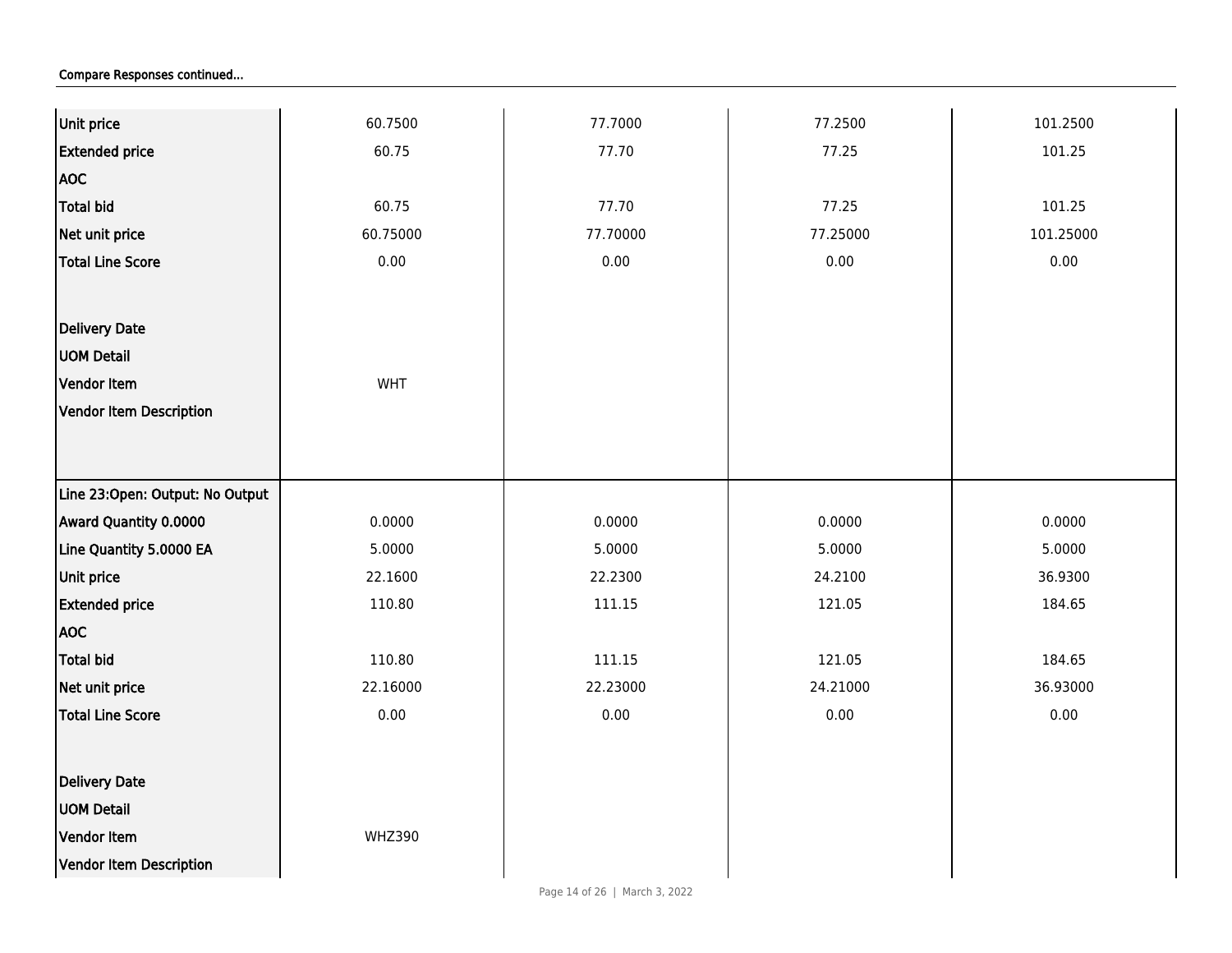| Line 24:Open: Output: No Output |               |          |          |          |
|---------------------------------|---------------|----------|----------|----------|
| Award Quantity 0.0000           | 0.0000        | 0.0000   | 0.0000   | 0.0000   |
| Line Quantity 5.0000 EA         | 5.0000        | 5.0000   | 5.0000   | 5.0000   |
| Unit price                      | 23.4800       | 31.9400  | 24.3300  | 35.0000  |
| <b>Extended price</b>           | 117.40        | 159.70   | 121.65   | 175.00   |
| <b>AOC</b>                      |               |          |          |          |
| Total bid                       | 117.40        | 159.70   | 121.65   | 175.00   |
| Net unit price                  | 23.48000      | 31.94000 | 24.33000 | 35.00000 |
| Total Line Score                | 0.00          | 0.00     | 0.00     | 0.00     |
|                                 |               |          |          |          |
| <b>Delivery Date</b>            |               |          |          |          |
| <b>UOM Detail</b>               |               |          |          |          |
| <b>Vendor Item</b>              | <b>WHZ389</b> |          |          |          |
| Vendor Item Description         |               |          |          |          |
|                                 |               |          |          |          |
|                                 |               |          |          |          |
| Line 25:Open: Output: No Output |               |          |          |          |
| Award Quantity 0.0000           | 0.0000        | 0.0000   | 0.0000   | 0.0000   |
| Line Quantity 5.0000 EA         | 5.0000        | 5.0000   | 5.0000   | 5.0000   |
| Unit price                      | 2.0200        | 4.2000   | 2.6900   | 9.9400   |
| <b>Extended price</b>           | 10.10         | 21.00    | 13.45    | 49.70    |
| <b>AOC</b>                      |               |          |          |          |
| Total bid                       | 10.10         | 21.00    | 13.45    | 49.70    |
| Net unit price                  | 2.02000       | 4.20000  | 2.69000  | 9.94000  |
| <b>Total Line Score</b>         | 0.00          | 0.00     | 0.00     | 0.00     |
|                                 |               |          |          |          |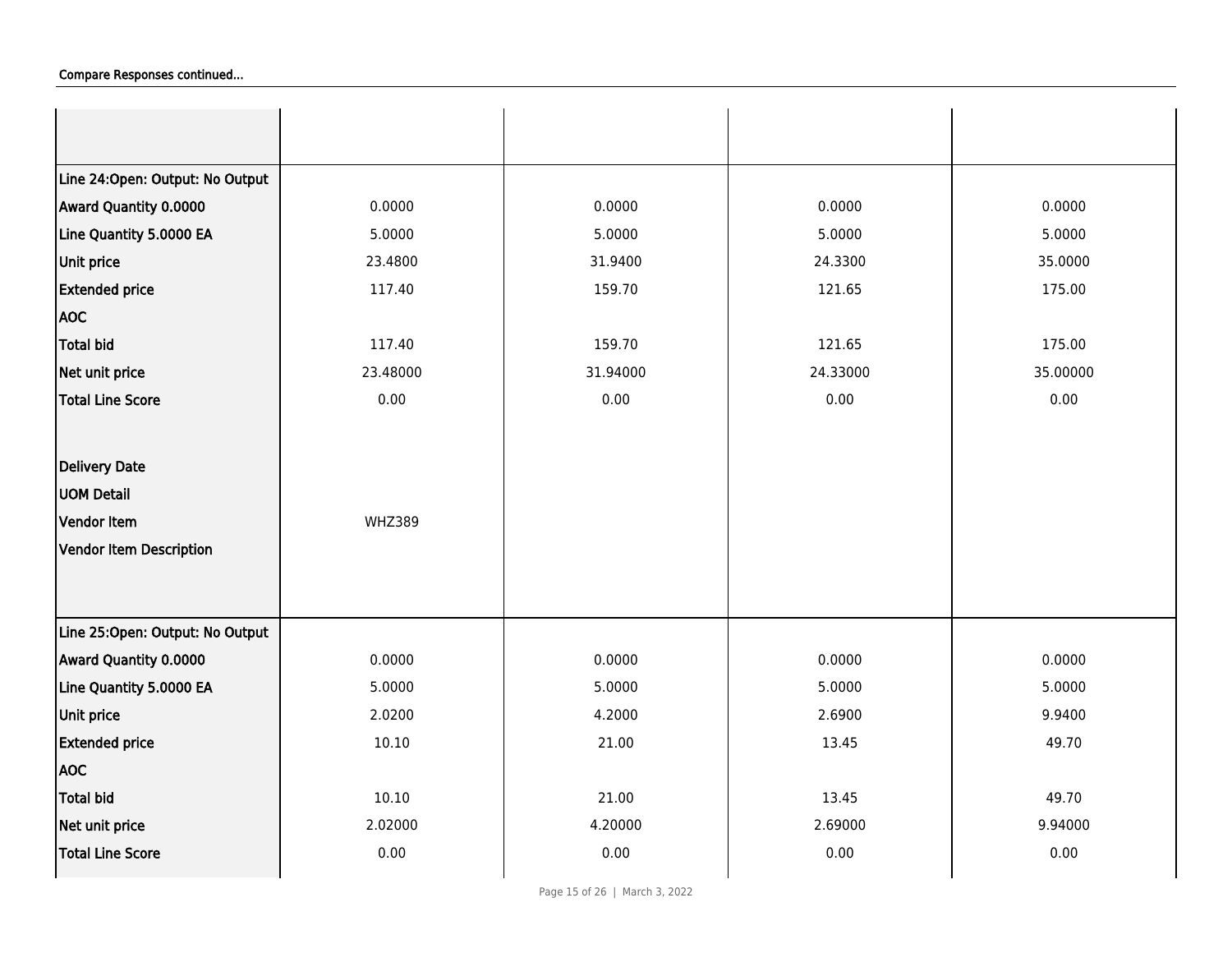| <b>Delivery Date</b><br><b>UOM Detail</b><br>Vendor Item<br>Vendor Item Description | <b>TEBFBF</b> |             |             |             |
|-------------------------------------------------------------------------------------|---------------|-------------|-------------|-------------|
| Line 26:Open: Output: No Output                                                     |               |             |             |             |
| Award Quantity 0.0000                                                               | 0.0000        | 0.0000      | 0.0000      | 0.0000      |
| Line Quantity 1.0000 EA                                                             | 1.0000        | 1.0000      | 1.0000      | 1.0000      |
| Unit price                                                                          | 2,870.9900    | 3,287.5000  | 2,911.0000  | 3,998.7500  |
| <b>Extended price</b>                                                               | 2,870.99      | 3,287.50    | 2,911.00    | 3,998.75    |
| <b>AOC</b>                                                                          |               |             |             |             |
| Total bid                                                                           | 2,870.99      | 3,287.50    | 2,911.00    | 3,998.75    |
| Net unit price                                                                      | 2,870.99000   | 3,287.50000 | 2,911.00000 | 3,998.75000 |
| Total Line Score                                                                    | 0.00          | 0.00        | 0.00        | 0.00        |
| <b>Delivery Date</b>                                                                |               |             |             |             |
| <b>UOM Detail</b>                                                                   |               |             |             |             |
| Vendor Item                                                                         | PAPTVMZ60U    |             |             |             |
| Vendor Item Description                                                             |               |             |             |             |
| Line 27:Open: Output: No Output                                                     |               |             |             |             |
| Award Quantity 0.0000                                                               | 0.0000        | 0.0000      | 0.0000      | 0.0000      |
| Line Quantity 1.0000 EA                                                             | 1.0000        | 1.0000      | 1.0000      | 1.0000      |
| Unit price                                                                          | 244.1300      | 281.2700    | 199.0000    | 336.2500    |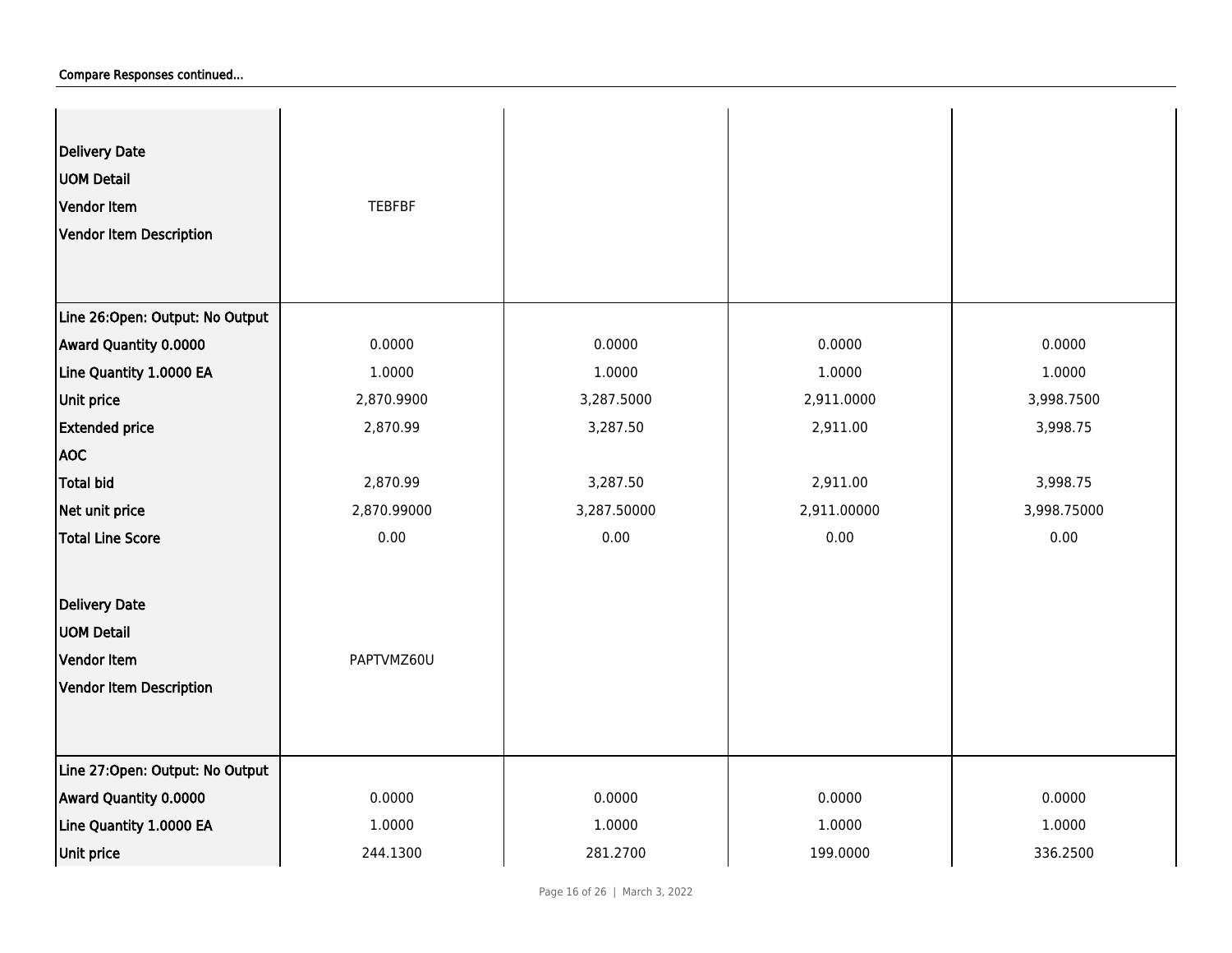| <b>Extended price</b>           | 244.13         | 281.27    | 199.00    | 336.25    |
|---------------------------------|----------------|-----------|-----------|-----------|
| <b>AOC</b>                      |                |           |           |           |
| Total bid                       | 244.13         | 281.27    | 199.00    | 336.25    |
| Net unit price                  | 244.13000      | 281.27000 | 199.00000 | 336.25000 |
| Total Line Score                | 0.00           | 0.00      | 0.00      | 0.00      |
|                                 |                |           |           |           |
| <b>Delivery Date</b>            |                |           |           |           |
| <b>UOM Detail</b>               |                |           |           |           |
| Vendor Item                     |                |           |           |           |
|                                 | <b>LI665SP</b> |           |           |           |
| <b>Vendor Item Description</b>  | Lilliput 665SP |           |           |           |
|                                 |                |           |           |           |
| Line 28:Open: Output: No Output |                |           |           |           |
| Award Quantity 0.0000           | 0.0000         | 0.0000    | 0.0000    | 0.0000    |
| Line Quantity 1.0000 EA         | 1.0000         | 1.0000    | 1.0000    | 1.0000    |
| Unit price                      | 444.8600       | 591.3600  | 481.0000  | 521.3400  |
| <b>Extended price</b>           | 444.86         | 591.36    | 481.00    | 521.34    |
| <b>AOC</b>                      |                |           |           |           |
| Total bid                       | 444.86         | 591.36    | 481.00    | 521.34    |
| Net unit price                  | 444.86000      | 591.36000 | 481.00000 | 521.34000 |
| <b>Total Line Score</b>         | 0.00           | 0.00      | 0.00      | 0.00      |
|                                 |                |           |           |           |
| <b>Delivery Date</b>            |                |           |           |           |
| <b>UOM Detail</b>               |                |           |           |           |
| Vendor Item                     | DAPKBC5292MW   |           |           |           |
| Vendor Item Description         |                |           |           |           |
|                                 |                |           |           |           |
|                                 |                |           |           |           |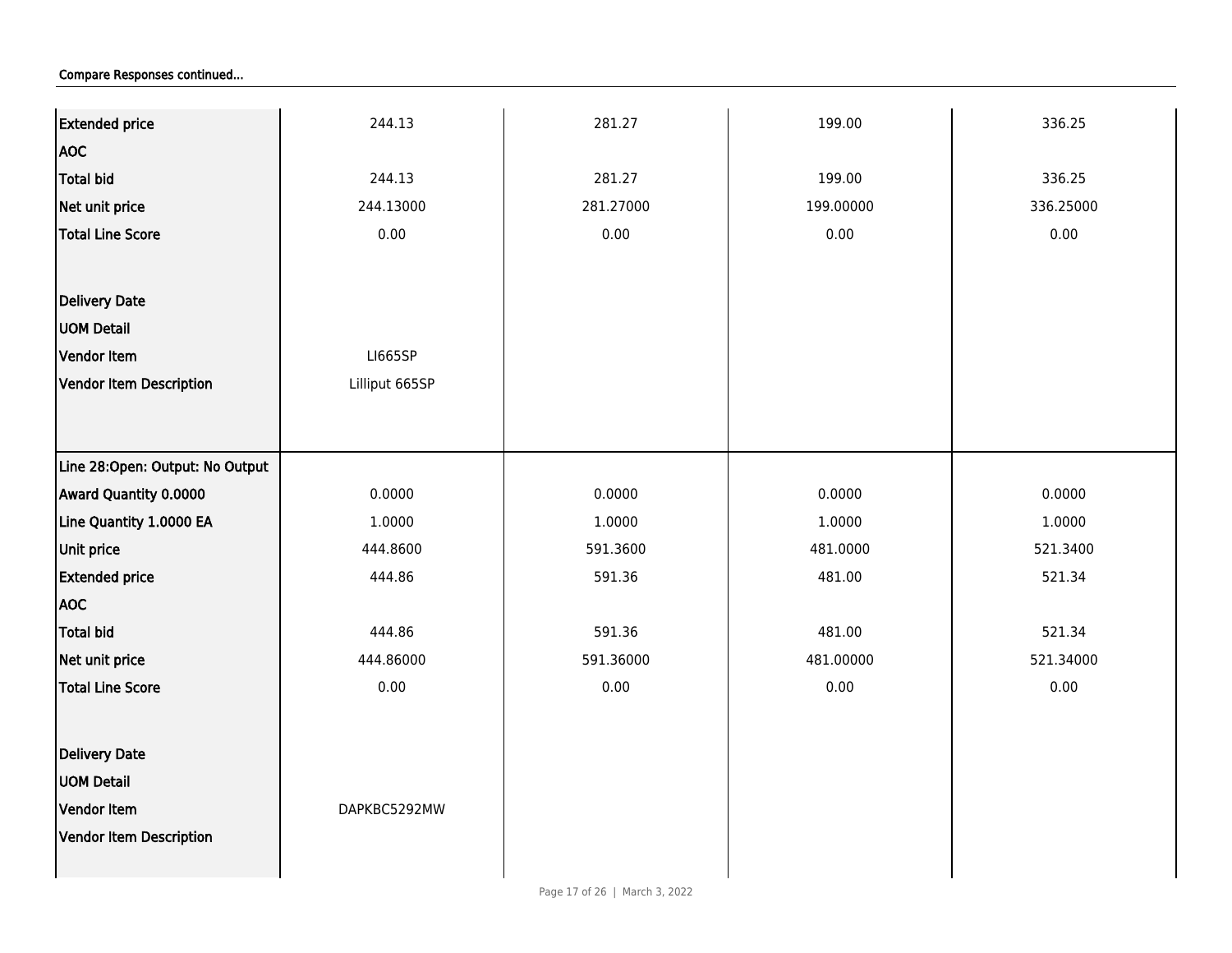| Line 29:Open: Output: No Output<br>Award Quantity 0.0000<br>0.0000<br>0.0000<br>0.0000<br>0.0000<br>Line Quantity 3.0000 EA<br>3.0000<br>3.0000<br>3.0000<br>3.0000<br>Unit price<br>12.5200<br>36.8600<br>21.1900<br>24.1100<br>72.33<br><b>Extended price</b><br>37.56<br>110.58<br>63.57<br><b>AOC</b><br><b>Total bid</b><br>37.56<br>110.58<br>72.33<br>63.57<br>Net unit price<br>12.52000<br>36.86000<br>24.11000<br>21.19000<br><b>Total Line Score</b><br>0.00<br>0.00<br>0.00<br>0.00<br>Delivery Date<br><b>UOM Detail</b><br>Vendor Item<br>CAD62STLC001<br>Vendor Item Description<br>Fiber Optic Patch Cable |
|----------------------------------------------------------------------------------------------------------------------------------------------------------------------------------------------------------------------------------------------------------------------------------------------------------------------------------------------------------------------------------------------------------------------------------------------------------------------------------------------------------------------------------------------------------------------------------------------------------------------------|
|                                                                                                                                                                                                                                                                                                                                                                                                                                                                                                                                                                                                                            |
|                                                                                                                                                                                                                                                                                                                                                                                                                                                                                                                                                                                                                            |
|                                                                                                                                                                                                                                                                                                                                                                                                                                                                                                                                                                                                                            |
|                                                                                                                                                                                                                                                                                                                                                                                                                                                                                                                                                                                                                            |
|                                                                                                                                                                                                                                                                                                                                                                                                                                                                                                                                                                                                                            |
|                                                                                                                                                                                                                                                                                                                                                                                                                                                                                                                                                                                                                            |
|                                                                                                                                                                                                                                                                                                                                                                                                                                                                                                                                                                                                                            |
|                                                                                                                                                                                                                                                                                                                                                                                                                                                                                                                                                                                                                            |
|                                                                                                                                                                                                                                                                                                                                                                                                                                                                                                                                                                                                                            |
|                                                                                                                                                                                                                                                                                                                                                                                                                                                                                                                                                                                                                            |
|                                                                                                                                                                                                                                                                                                                                                                                                                                                                                                                                                                                                                            |
|                                                                                                                                                                                                                                                                                                                                                                                                                                                                                                                                                                                                                            |
|                                                                                                                                                                                                                                                                                                                                                                                                                                                                                                                                                                                                                            |
|                                                                                                                                                                                                                                                                                                                                                                                                                                                                                                                                                                                                                            |
|                                                                                                                                                                                                                                                                                                                                                                                                                                                                                                                                                                                                                            |
|                                                                                                                                                                                                                                                                                                                                                                                                                                                                                                                                                                                                                            |
| Line 30:Open: Output: No Output                                                                                                                                                                                                                                                                                                                                                                                                                                                                                                                                                                                            |
| Award Quantity 0.0000<br>0.0000<br>0.0000<br>0.0000<br>0.0000                                                                                                                                                                                                                                                                                                                                                                                                                                                                                                                                                              |
| 3.0000<br>Line Quantity 3.0000 EA<br>3.0000<br>3.0000<br>3.0000                                                                                                                                                                                                                                                                                                                                                                                                                                                                                                                                                            |
| Unit price<br>48.6100<br>59.8800<br>80.0000<br>69.3400                                                                                                                                                                                                                                                                                                                                                                                                                                                                                                                                                                     |
| <b>Extended price</b><br>145.83<br>208.02<br>179.64<br>240.00                                                                                                                                                                                                                                                                                                                                                                                                                                                                                                                                                              |
| <b>AOC</b>                                                                                                                                                                                                                                                                                                                                                                                                                                                                                                                                                                                                                 |
| <b>Total bid</b><br>145.83<br>208.02<br>179.64<br>240.00                                                                                                                                                                                                                                                                                                                                                                                                                                                                                                                                                                   |
| 48.61000<br>Net unit price<br>69.34000<br>59.88000<br>80.00000                                                                                                                                                                                                                                                                                                                                                                                                                                                                                                                                                             |
| 0.00<br>0.00<br>0.00<br><b>Total Line Score</b><br>0.00                                                                                                                                                                                                                                                                                                                                                                                                                                                                                                                                                                    |
|                                                                                                                                                                                                                                                                                                                                                                                                                                                                                                                                                                                                                            |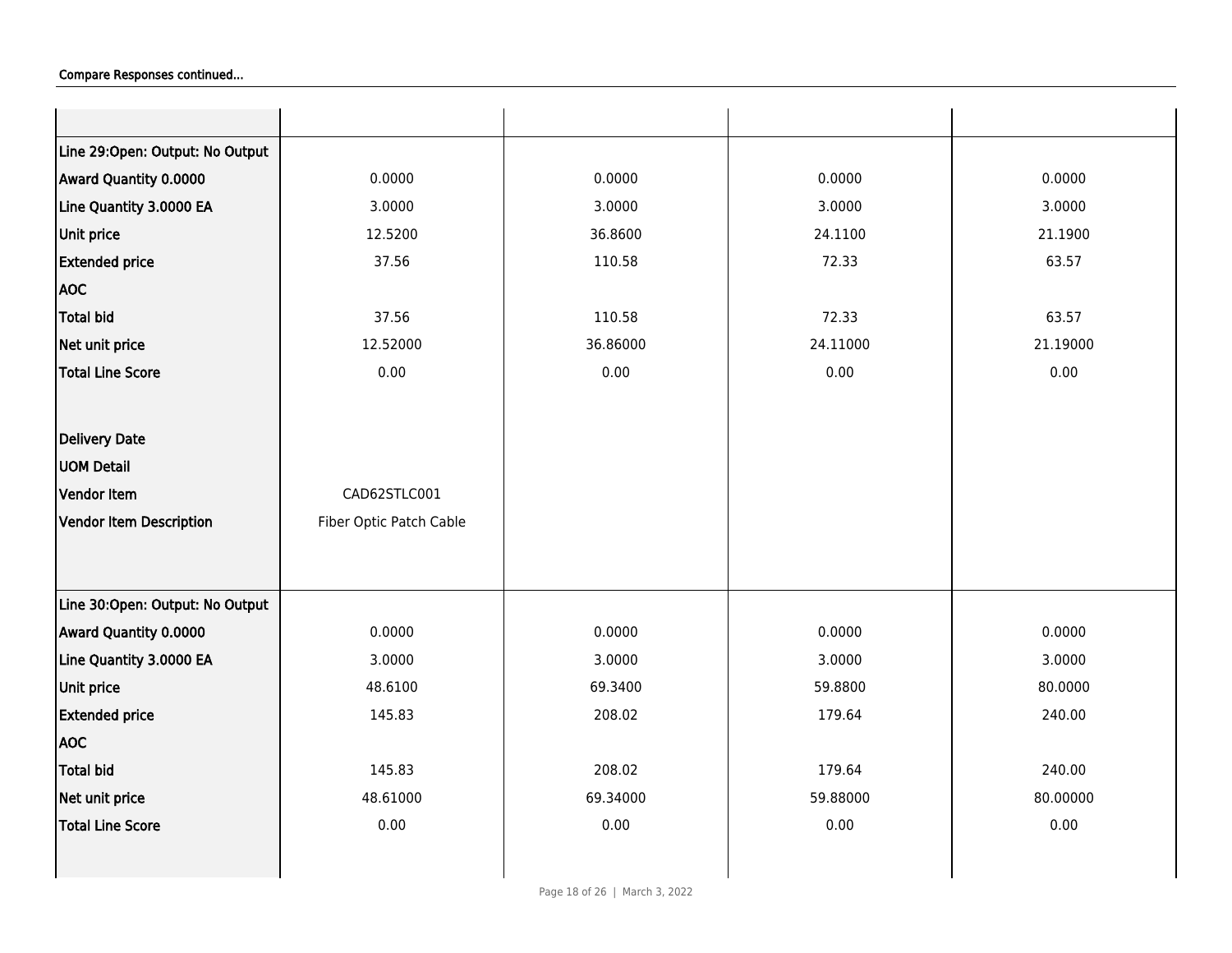| <b>Delivery Date</b>            |           |          |          |          |
|---------------------------------|-----------|----------|----------|----------|
| <b>UOM Detail</b>               |           |          |          |          |
| Vendor Item                     | DSLSP1    |          |          |          |
| Vendor Item Description         |           |          |          |          |
|                                 |           |          |          |          |
|                                 |           |          |          |          |
| Line 31:Open: Output: No Output |           |          |          |          |
| Award Quantity 0.0000           | 0.0000    | 0.0000   | 0.0000   | 0.0000   |
| Line Quantity 3.0000 EA         | 3.0000    | 3.0000   | 3.0000   | 3.0000   |
| Unit price                      | 14.9900   | 9.9900   | 8.0000   | 31.2400  |
| <b>Extended price</b>           | 44.97     | 29.97    | 24.00    | 93.72    |
| <b>AOC</b>                      |           |          |          |          |
| <b>Total bid</b>                | 44.97     | 29.97    | 24.00    | 93.72    |
| Net unit price                  | 14.99000  | 9.99000  | 8.00000  | 31.24000 |
| <b>Total Line Score</b>         | 0.00      | 0.00     | 0.00     | 0.00     |
|                                 |           |          |          |          |
| <b>Delivery Date</b>            |           |          |          |          |
| <b>UOM Detail</b>               |           |          |          |          |
| Vendor Item                     | ILL35HJAW |          |          |          |
| Vendor Item Description         |           |          |          |          |
|                                 |           |          |          |          |
|                                 |           |          |          |          |
| Line 32:Open: Output: No Output |           |          |          |          |
| Award Quantity 0.0000           | 0.0000    | 0.0000   | 0.0000   | 0.0000   |
| Line Quantity 4.0000 EA         | 0.0000    | 4.0000   | 4.0000   | 4.0000   |
| Unit price                      | 0.0000    | 151.6800 | 155.0000 | 212.4100 |
| <b>Extended price</b>           | 0.00      | 606.72   | 620.00   | 849.64   |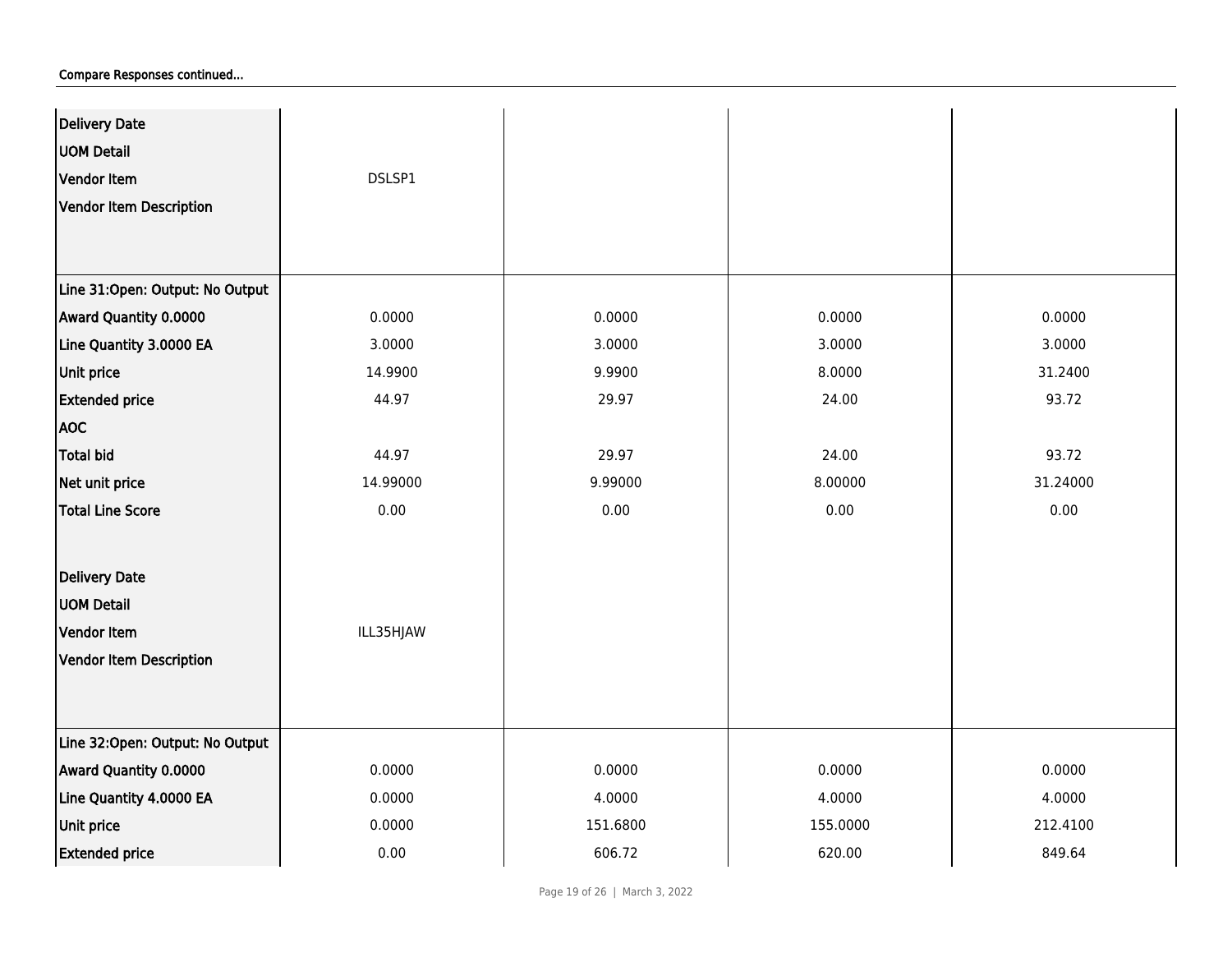| <b>AOC</b>                      |            |           |           |           |
|---------------------------------|------------|-----------|-----------|-----------|
| Total bid                       | 0.00       | 606.72    | 620.00    | 849.64    |
| Net unit price                  | 0.00000    | 151.68000 | 155.00000 | 212.41000 |
| Total Line Score                | 0.00       | 0.00      | 0.00      | 0.00      |
|                                 |            |           |           |           |
| <b>Delivery Date</b>            |            |           |           |           |
| <b>UOM Detail</b>               |            |           |           |           |
|                                 |            |           |           |           |
| Vendor Item                     |            |           |           |           |
| Vendor Item Description         |            |           |           |           |
|                                 |            |           |           |           |
|                                 |            |           |           |           |
| Line 33:Open: Output: No Output |            |           |           |           |
| Award Quantity 0.0000           | 0.0000     | 0.0000    | 0.0000    | 0.0000    |
| Line Quantity 4.0000 EA         | 4.0000     | 4.0000    | 4.0000    | 4.0000    |
| Unit price                      | 54.7100    | 93.8000   | 88.0000   | 131.6300  |
| <b>Extended price</b>           | 218.84     | 375.20    | 352.00    | 526.52    |
| <b>AOC</b>                      |            |           |           |           |
| Total bid                       | 218.84     | 375.20    | 352.00    | 526.52    |
| Net unit price                  | 54.71000   | 93.80000  | 88.00000  | 131.63000 |
| Total Line Score                | 0.00       | 0.00      | 0.00      | 0.00      |
|                                 |            |           |           |           |
| Delivery Date                   |            |           |           |           |
| <b>UOM Detail</b>               |            |           |           |           |
| Vendor Item                     | KOVBBC4100 |           |           |           |
|                                 |            |           |           |           |
| Vendor Item Description         |            |           |           |           |
|                                 |            |           |           |           |
|                                 |            |           |           |           |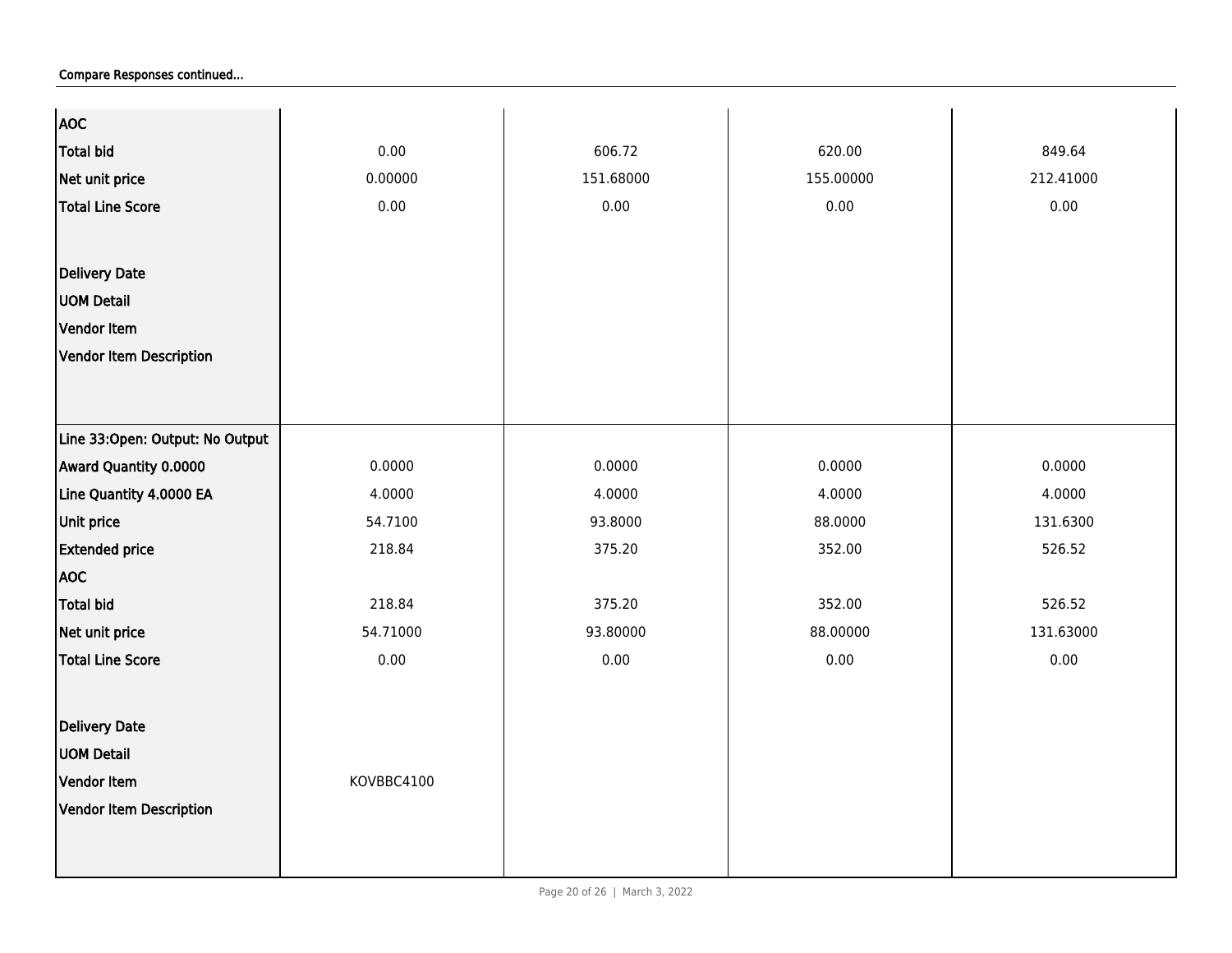| Line 34:Open: Output: No Output |           |           |           |           |
|---------------------------------|-----------|-----------|-----------|-----------|
| Award Quantity 0.0000           | 0.0000    | 0.0000    | 0.0000    | 0.0000    |
| Line Quantity 4.0000 EA         | 0.0000    | 4.0000    | 4.0000    | 4.0000    |
| Unit price                      | 0.0000    | 65.4700   | 54.1100   | 74.0500   |
| <b>Extended price</b>           | 0.00      | 261.88    | 216.44    | 296.20    |
| <b>AOC</b>                      |           |           |           |           |
| <b>Total bid</b>                | 0.00      | 261.88    | 216.44    | 296.20    |
| Net unit price                  | 0.00000   | 65.47000  | 54.11000  | 74.05000  |
| <b>Total Line Score</b>         | 0.00      | $0.00\,$  | 0.00      | 0.00      |
|                                 |           |           |           |           |
| <b>Delivery Date</b>            |           |           |           |           |
| <b>UOM Detail</b>               |           |           |           |           |
| Vendor Item                     |           |           |           |           |
| <b>Vendor Item Description</b>  |           |           |           |           |
|                                 |           |           |           |           |
|                                 |           |           |           |           |
| Line 35:Open: Output: No Output |           |           |           |           |
| Award Quantity 0.0000           | 0.0000    | 0.0000    | 0.0000    | 0.0000    |
| Line Quantity 1.0000 EA         | 1.0000    | 1.0000    | 1.0000    | 1.0000    |
| Unit price                      | 601.3600  | 710.5900  | 688.1100  | 923.7500  |
| <b>Extended price</b>           | 601.36    | 710.59    | 688.11    | 923.75    |
| <b>AOC</b>                      |           |           |           |           |
| <b>Total bid</b>                | 601.36    | 710.59    | 688.11    | 923.75    |
| Net unit price                  | 601.36000 | 710.59000 | 688.11000 | 923.75000 |
| <b>Total Line Score</b>         | 0.00      | 0.00      | 0.00      | 0.00      |
|                                 |           |           |           |           |
| Delivery Date                   |           |           |           |           |
|                                 |           |           |           |           |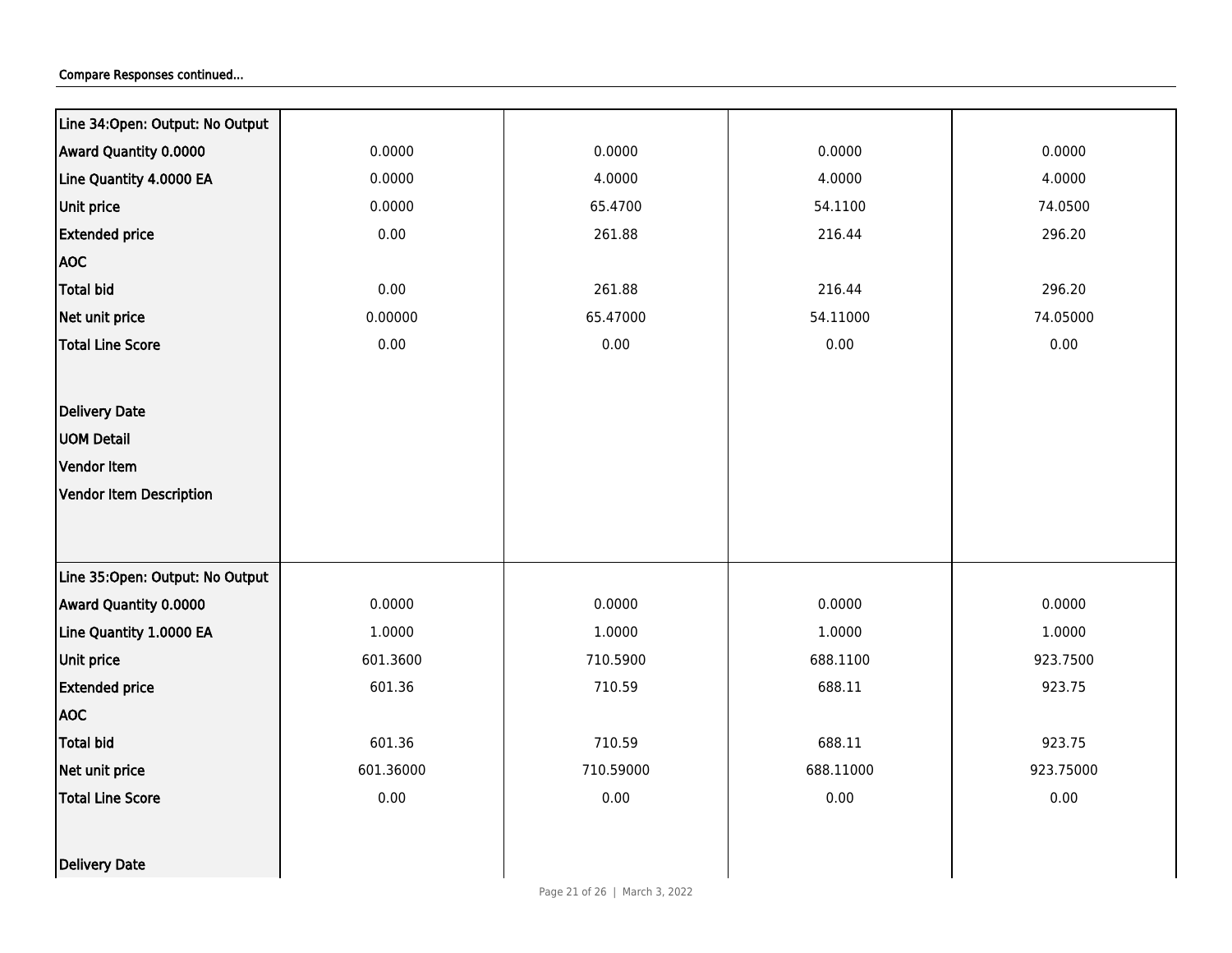| UOM Detail<br>Vendor Item       | <b>AJFIDOTRQ</b> |             |             |             |
|---------------------------------|------------------|-------------|-------------|-------------|
| Vendor Item Description         |                  |             |             |             |
|                                 |                  |             |             |             |
| Line 36:Open: Output: No Output |                  |             |             |             |
| Award Quantity 0.0000           | 0.0000           | 0.0000      | 0.0000      | 0.0000      |
| Line Quantity 1.0000 EA         | 1.0000           | 1.0000      | 1.0000      | 1.0000      |
| <b>Unit price</b>               | 918.7200         | 1,093.6100  | 1,044.0000  | 1,306.2500  |
| <b>Extended price</b>           | 918.72           | 1,093.61    | 1,044.00    | 1,306.25    |
| <b>AOC</b>                      |                  |             |             |             |
| <b>Total bid</b>                | 918.72           | 1,093.61    | 1,044.00    | 1,306.25    |
| Net unit price                  | 918.72000        | 1,093.61000 | 1,044.00000 | 1,306.25000 |
| <b>Total Line Score</b>         | 0.00             | 0.00        | 0.00        | 0.00        |
|                                 |                  |             |             |             |
| Delivery Date                   |                  |             |             |             |
| <b>UOM Detail</b>               |                  |             |             |             |
| Vendor Item                     | <b>AJROIHDMI</b> |             |             |             |
| Vendor Item Description         |                  |             |             |             |
|                                 |                  |             |             |             |
|                                 |                  |             |             |             |
| Line 37:Open: Output: No Output |                  |             |             |             |
| Award Quantity 0.0000           | 0.0000           | 0.0000      | 0.0000      | 0.0000      |
| Line Quantity 2.0000 EA         | 2.0000           | 2.0000      | 2.0000      | 2.0000      |
| Unit price                      | 770.3500         | 1,029.2800  | 867.0000    | 934.6300    |
| <b>Extended price</b>           | 1,540.70         | 2,058.56    | 1,734.00    | 1,869.26    |
| <b>AOC</b>                      |                  |             |             |             |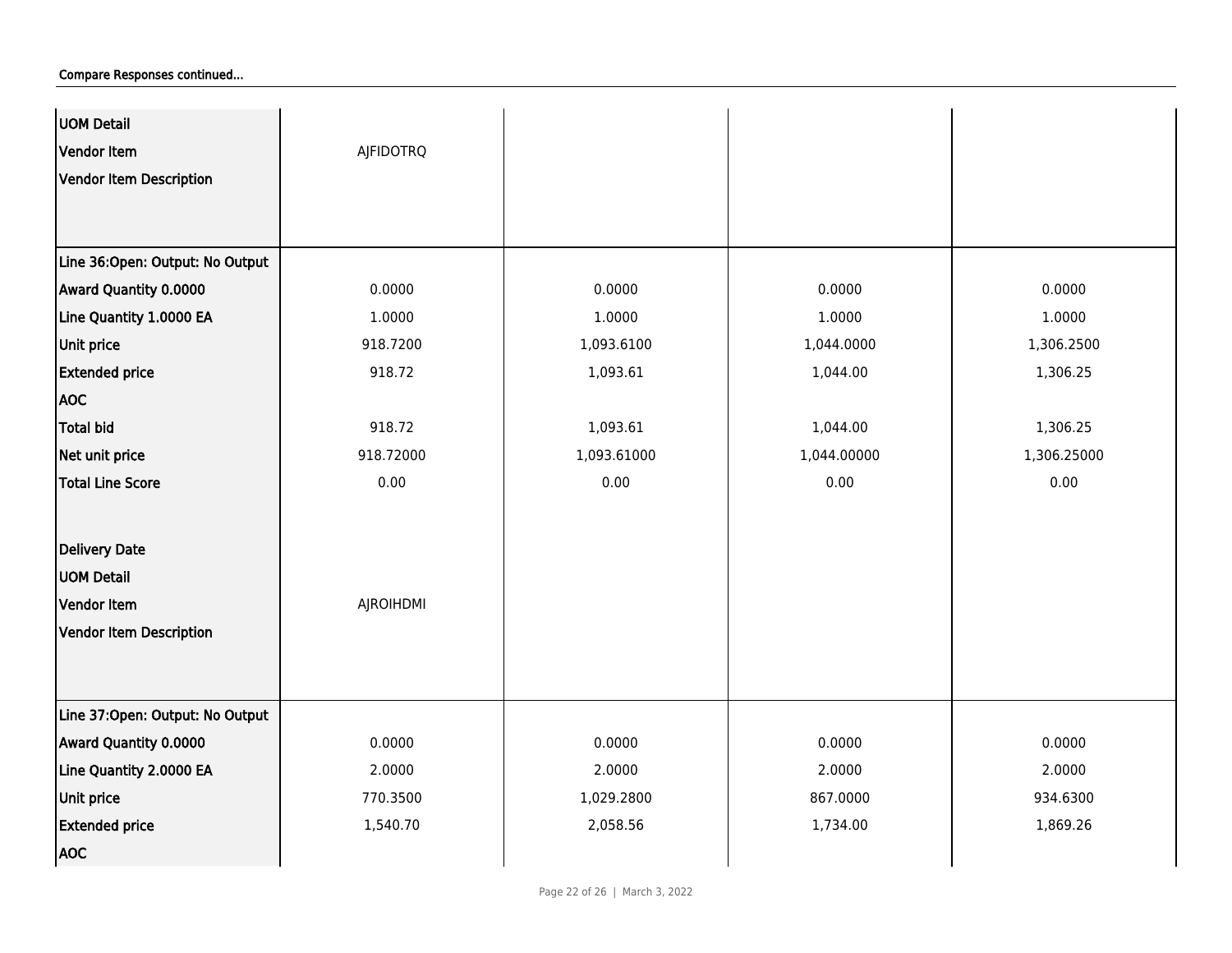| <b>Total bid</b>                | 1,540.70     | 2,058.56    | 1,734.00    | 1,869.26    |
|---------------------------------|--------------|-------------|-------------|-------------|
| Net unit price                  | 770.35000    | 1,029.28000 | 867.00000   | 934.63000   |
| <b>Total Line Score</b>         | 0.00         | 0.00        | 0.00        | 0.00        |
|                                 |              |             |             |             |
| Delivery Date                   |              |             |             |             |
| <b>UOM Detail</b>               |              |             |             |             |
| Vendor Item                     | SHSLXD12485J |             |             |             |
| <b>Vendor Item Description</b>  |              |             |             |             |
|                                 |              |             |             |             |
|                                 |              |             |             |             |
| Line 38:Open: Output: No Output |              |             |             |             |
| Award Quantity 0.0000           | 0.0000       | 0.0000      | 0.0000      | 0.0000      |
| Line Quantity 2.0000 EA         | 2.0000       | 2.0000      | 2.0000      | 2.0000      |
| Unit price                      | 986.4800     | 1,315.1000  | 1,167.0000  | 1,623.7500  |
| <b>Extended price</b>           | 1,972.96     | 2,630.20    | 2,334.00    | 3,247.50    |
| <b>AOC</b>                      |              |             |             |             |
| <b>Total bid</b>                | 1,972.96     | 2,630.20    | 2,334.00    | 3,247.50    |
| Net unit price                  | 986.48000    | 1,315.10000 | 1,167.00000 | 1,623.75000 |
| <b>Total Line Score</b>         | 0.00         | 0.00        | 0.00        | $0.00\,$    |
|                                 |              |             |             |             |
| Delivery Date                   |              |             |             |             |
| <b>UOM Detail</b>               |              |             |             |             |
| Vendor Item                     | ELE30MUSB    |             |             |             |
| Vendor Item Description         |              |             |             |             |
|                                 |              |             |             |             |
|                                 |              |             |             |             |
| Line 39:Open: Output: No Output |              |             |             |             |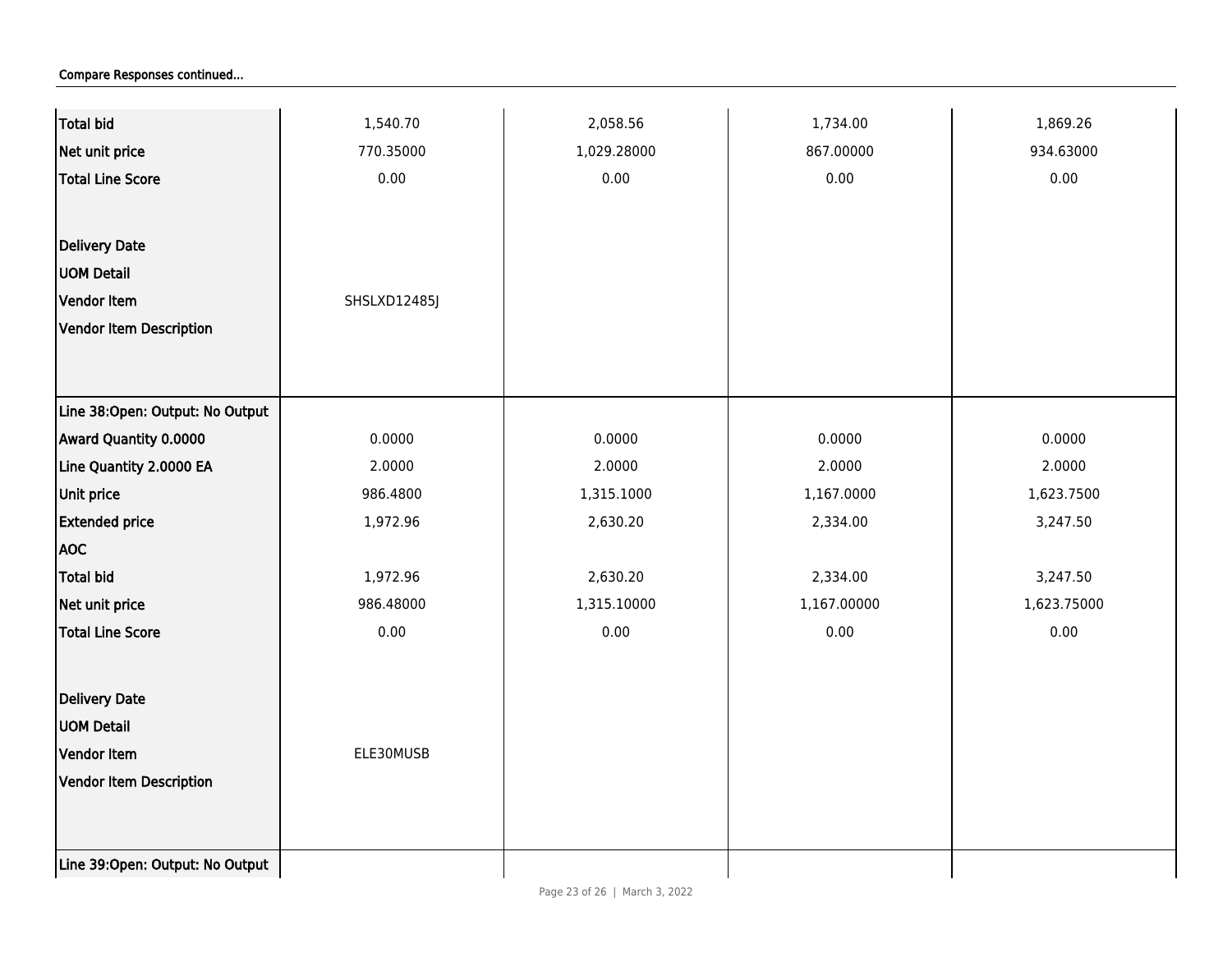| Line Quantity 4.0000 EA<br>4.0000<br>4.0000<br>4.0000<br>Unit price<br>245.9900<br>334.2900<br>288.1100<br><b>Extended price</b><br>983.96<br>1,152.44<br>1,337.16 | 4.0000<br>408.7500<br>1,635.00 |
|--------------------------------------------------------------------------------------------------------------------------------------------------------------------|--------------------------------|
|                                                                                                                                                                    |                                |
|                                                                                                                                                                    |                                |
|                                                                                                                                                                    |                                |
| <b>AOC</b>                                                                                                                                                         |                                |
| Total bid<br>983.96<br>1,337.16<br>1,152.44                                                                                                                        | 1,635.00                       |
| Net unit price<br>245.99000<br>334.29000<br>288.11000                                                                                                              | 408.75000                      |
| <b>Total Line Score</b><br>0.00<br>0.00<br>0.00                                                                                                                    | 0.00                           |
|                                                                                                                                                                    |                                |
| <b>Delivery Date</b>                                                                                                                                               |                                |
| <b>UOM Detail</b>                                                                                                                                                  |                                |
| <b>Vendor Item</b><br>ATSM82TBS                                                                                                                                    |                                |
| Vendor Item Description                                                                                                                                            |                                |
|                                                                                                                                                                    |                                |
|                                                                                                                                                                    |                                |
| Line 40:Open: Output: No Output                                                                                                                                    |                                |
| Award Quantity 0.0000<br>0.0000<br>0.0000<br>0.0000                                                                                                                | 0.0000                         |
| Line Quantity 1.0000 EA<br>1.0000<br>1.0000<br>1.0000                                                                                                              | 1.0000                         |
| Unit price<br>859.6800<br>1,146.9900<br>1,067.0000                                                                                                                 | 1,422.4900                     |
| 859.68<br><b>Extended price</b><br>1,146.99<br>1,067.00                                                                                                            | 1,422.49                       |
| <b>AOC</b>                                                                                                                                                         |                                |
| <b>Total bid</b><br>859.68<br>1,146.99<br>1,067.00                                                                                                                 | 1,422.49                       |
| Net unit price<br>859.68000<br>1,146.99000<br>1,067.00000                                                                                                          | 1,422.49000                    |
| <b>Total Line Score</b><br>0.00<br>0.00<br>0.00                                                                                                                    | 0.00                           |
|                                                                                                                                                                    |                                |
| <b>Delivery Date</b>                                                                                                                                               |                                |
| <b>UOM Detail</b>                                                                                                                                                  |                                |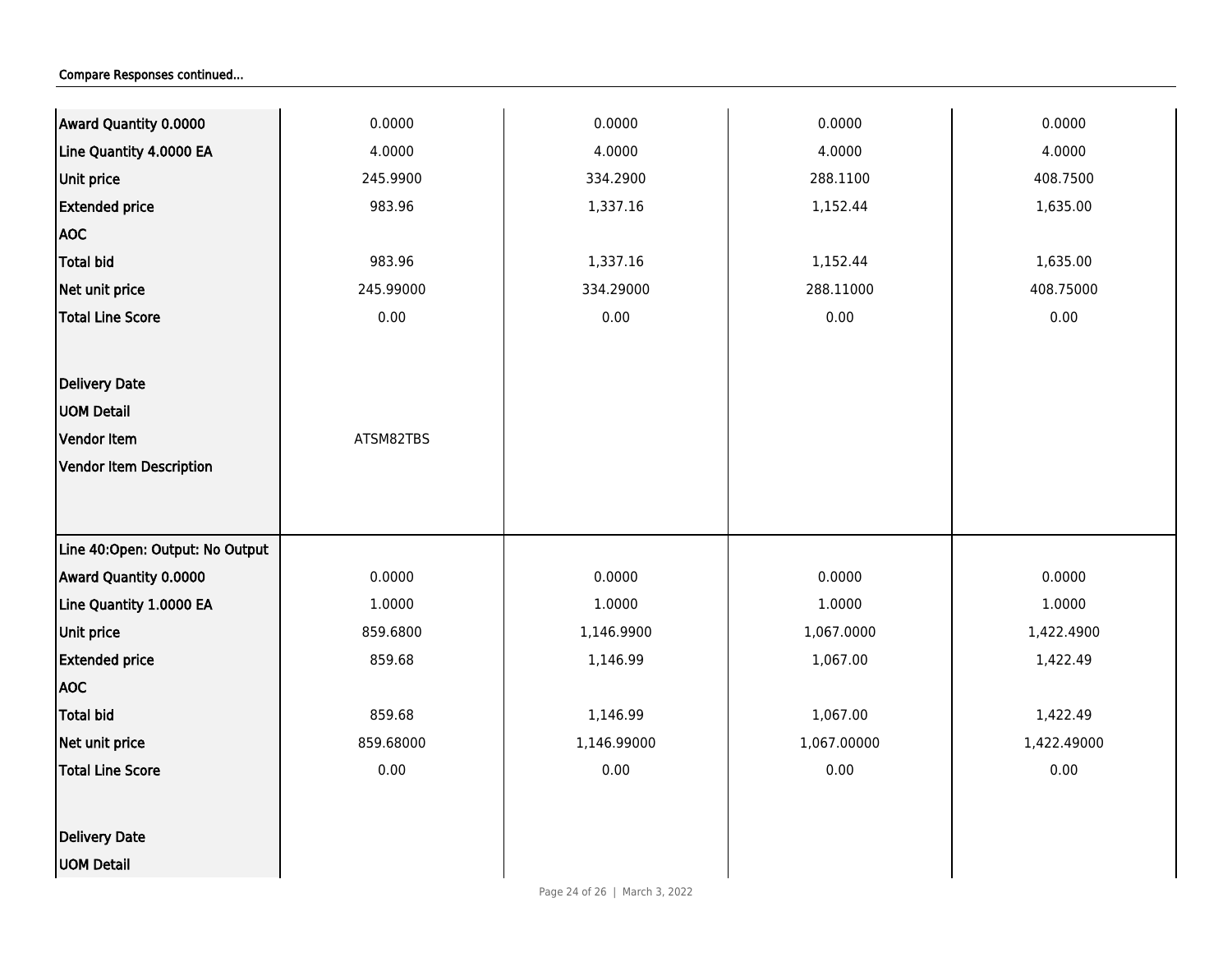| Vendor Item                      | ATDPA404  |            |            |            |
|----------------------------------|-----------|------------|------------|------------|
| Vendor Item Description          |           |            |            |            |
|                                  |           |            |            |            |
|                                  |           |            |            |            |
| Line 41: Open: Output: No Output |           |            |            |            |
| Award Quantity 0.0000            | 0.0000    | 0.0000     | 0.0000     | 0.0000     |
| Line Quantity 3.0000 EA          | 3.0000    | 3.0000     | 3.0000     | 3.0000     |
| <b>Unit price</b>                | 5.4300    | 6.1800     | 5.9500     | 7.4400     |
| <b>Extended price</b>            | 16.29     | 18.54      | 17.85      | 22.32      |
| <b>AOC</b>                       |           |            |            |            |
| Total bid                        | 16.29     | 18.54      | 17.85      | 22.32      |
| Net unit price                   | 5.43000   | 6.18000    | 5.95000    | 7.44000    |
| <b>Total Line Score</b>          | 0.00      | 0.00       | 0.00       | 0.00       |
|                                  |           |            |            |            |
| Delivery Date                    |           |            |            |            |
| <b>UOM Detail</b>                |           |            |            |            |
| Vendor Item                      | SHA58WSBK |            |            |            |
| Vendor Item Description          |           |            |            |            |
|                                  |           |            |            |            |
|                                  |           |            |            |            |
| Line 42: Open: Output: No Output |           |            |            |            |
| Award Quantity 0.0000            | 0.0000    | 0.0000     | 0.0000     | 0.0000     |
| Line Quantity 1.0000 EA          | 1.0000    | 1.0000     | 1.0000     | 1.0000     |
| <b>Unit price</b>                | 598.1300  | 1,513.9200 | 1,358.0000 | 1,836.2500 |
| <b>Extended price</b>            | 598.13    | 1,513.92   | 1,358.00   | 1,836.25   |
| <b>AOC</b>                       |           |            |            |            |
| <b>Total bid</b>                 | 598.13    | 1,513.92   | 1,358.00   | 1,836.25   |